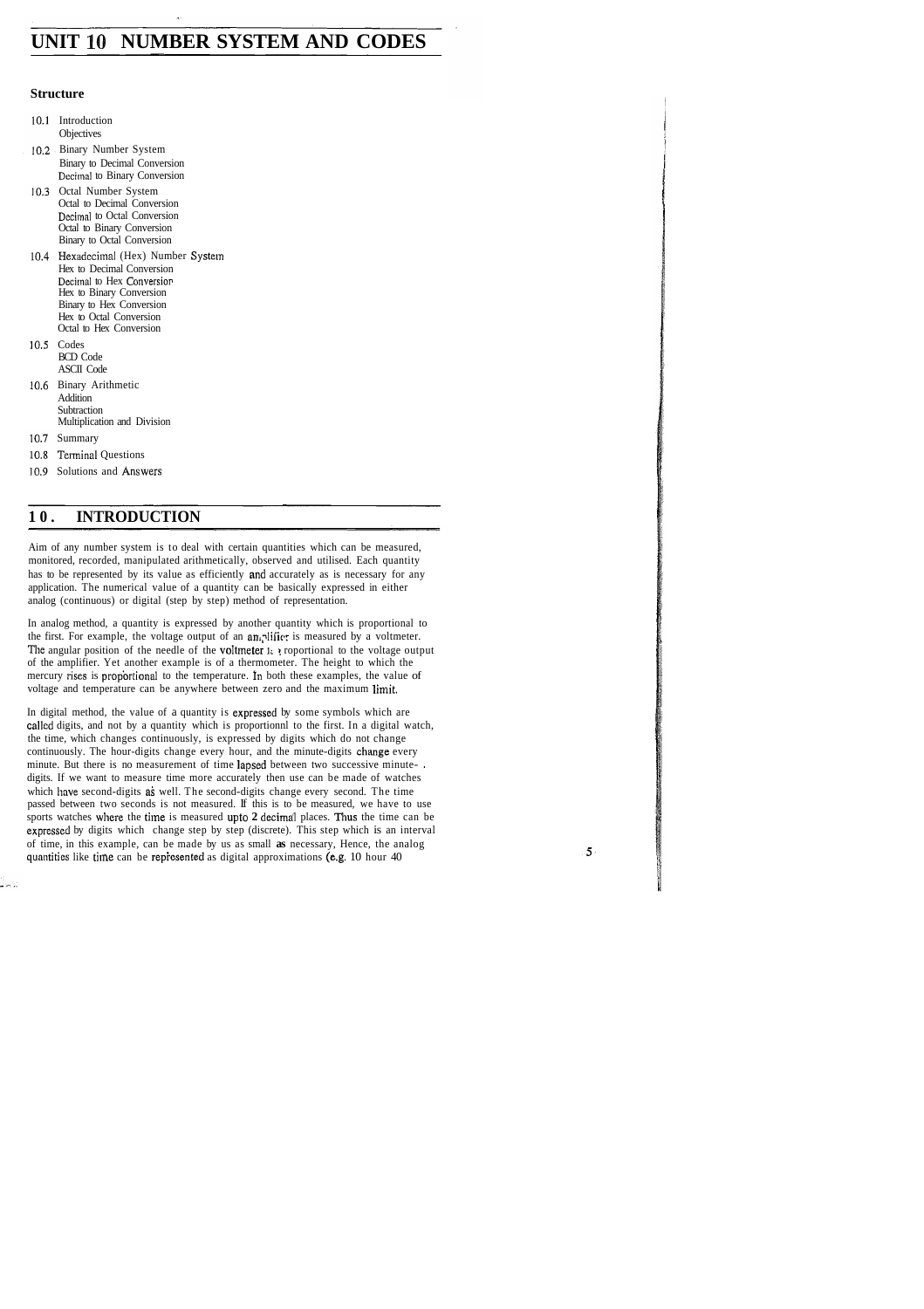, **Digital Electronics minutes**, or more accurately 10 hour 39 minutes 50 secondsj. As is clear from the examples above, the accuracy of the value of an analog quantity generally depends upon the judgement of the observer.

> Many number systems are being used in digital technology. Most common amongst them are decimal, binary, octal, and hexadecimal systems. We are most familiar with the decimal number system, because we use it everyday. In this unit we shall describe these number systems, the conversion of a number from one system lo another, and finally binary arithmetic. This unit is intended to provide the first step in our understanding of digital electronics. •

In the next unit you will be introduced to some of the gates which are fundamental in digital electronics. There you will be familiarised with Boolean algebra which is a mathematical method used in the design of digital systems.

#### **Objectives**

After studying this unit, you should be able to

- write binary number and convert it into its decimal equivalent and a decimal number into its binary equivalent,
- 0 explain octal number system, understand octal counting, convert an octal number into its decimal and binary equivalents and decimal and binary numbers into their octal equivalents,
- explain hexadecimal number system, understand hex counting, convert hex number into its dccimal, binary and octal equivalents and decimal, binary and octal numbers into thcir hex equivalents,
- **e** write BCD code and convert a decimal number into its equivalent BCD code and vice versa,
- **e** understand ASCII code,
- learn addition, subtraction, multiplication and division using binary numbers.

#### **10.2 BINARY NUMBER SYSTEM**

First let us consider the familiar decimal system. In this system there are ten distinct and different digits (0, 1, 2, **3,** 4, 5, 6, **7,** 8, and 9). For lnagnitudcs greater than 9 the convention is to arrange digits in rows starting with the most significant on the left and concluding with the least significant on the right. The significance is determined by what is called the 'weighting' of a digit. Thus arises the concept of 'tens', 'hundreds', 'thousands', etc. For example 3458 =  $(3 \times 10^3) + (4 \times 10^2) + (5 \times 10^7) + (8 \times 10^6)$ . Each digit is one of the symbols *0 to* 9 and is multiplied by a power of ten, depending upon the position of digit. Thus decimal numbers me said to have a base of ten and the multiplying powers  $10^0$ ,  $10^1$ ,  $10^2$ ,  $10^3$  etc. are called 'weight' or 'positional values'.

In the binary number system (base of 2), there are only two digits: 0 and 1 and the place values are  $2^0$ ,  $2^1$ ,  $2^2$ ,  $2^3$  etc. Binary digits are abbreviated as bits. For example 1101 is a binary number of 4 bits (i.e., it is a binary number containing four binary digits.)

A binary number may have any number of bits. Consider the number 11001.011. Note the binary point (counterpart of decimal point in decimal number system) in this number. The bit on the extreme right is called least significant bit (LSB) and the bit on the extreme left is called most significant bit ( $MSB$ ). Each bit has its positional value as shown in Fig. 10.1.

|            | $2^3$<br>$2^2$ | $2^1$ | $2^{0}$                                                                                                                                                                                                                                                                                                                                                                                                                  | $2^{-1}$ $2^{-2}$    | $2^{-3}$ | Positional values or weight |
|------------|----------------|-------|--------------------------------------------------------------------------------------------------------------------------------------------------------------------------------------------------------------------------------------------------------------------------------------------------------------------------------------------------------------------------------------------------------------------------|----------------------|----------|-----------------------------|
|            |                |       | $1 \t1 \t1 \t0 \t0 \t0 \t1 \t0 \t1 \t1$<br>en de l'estat de l'article de l'article de l'article de l'article de l'article de l'article de l'article de l'<br>Le contradicion de l'article de l'article de l'article de l'article de l'article de l'article de l'article de                                                                                                                                               |                      |          |                             |
| <b>MSB</b> |                |       | $\label{eq:1} \frac{1}{\sqrt{2\pi}}\int_{\mathbb{R}^3}\frac{1}{\sqrt{2\pi}}\int_{\mathbb{R}^3}\frac{1}{\sqrt{2\pi}}\int_{\mathbb{R}^3}\frac{1}{\sqrt{2\pi}}\int_{\mathbb{R}^3}\frac{1}{\sqrt{2\pi}}\int_{\mathbb{R}^3}\frac{1}{\sqrt{2\pi}}\int_{\mathbb{R}^3}\frac{1}{\sqrt{2\pi}}\int_{\mathbb{R}^3}\frac{1}{\sqrt{2\pi}}\int_{\mathbb{R}^3}\frac{1}{\sqrt{2\pi}}\int_{\mathbb{R}^3}\frac{1}{\$<br><b>Binary Point</b> | and the state of the | LSB      |                             |

**Fie. 10.1: Binary number: showing positional values (weight) of each bit.**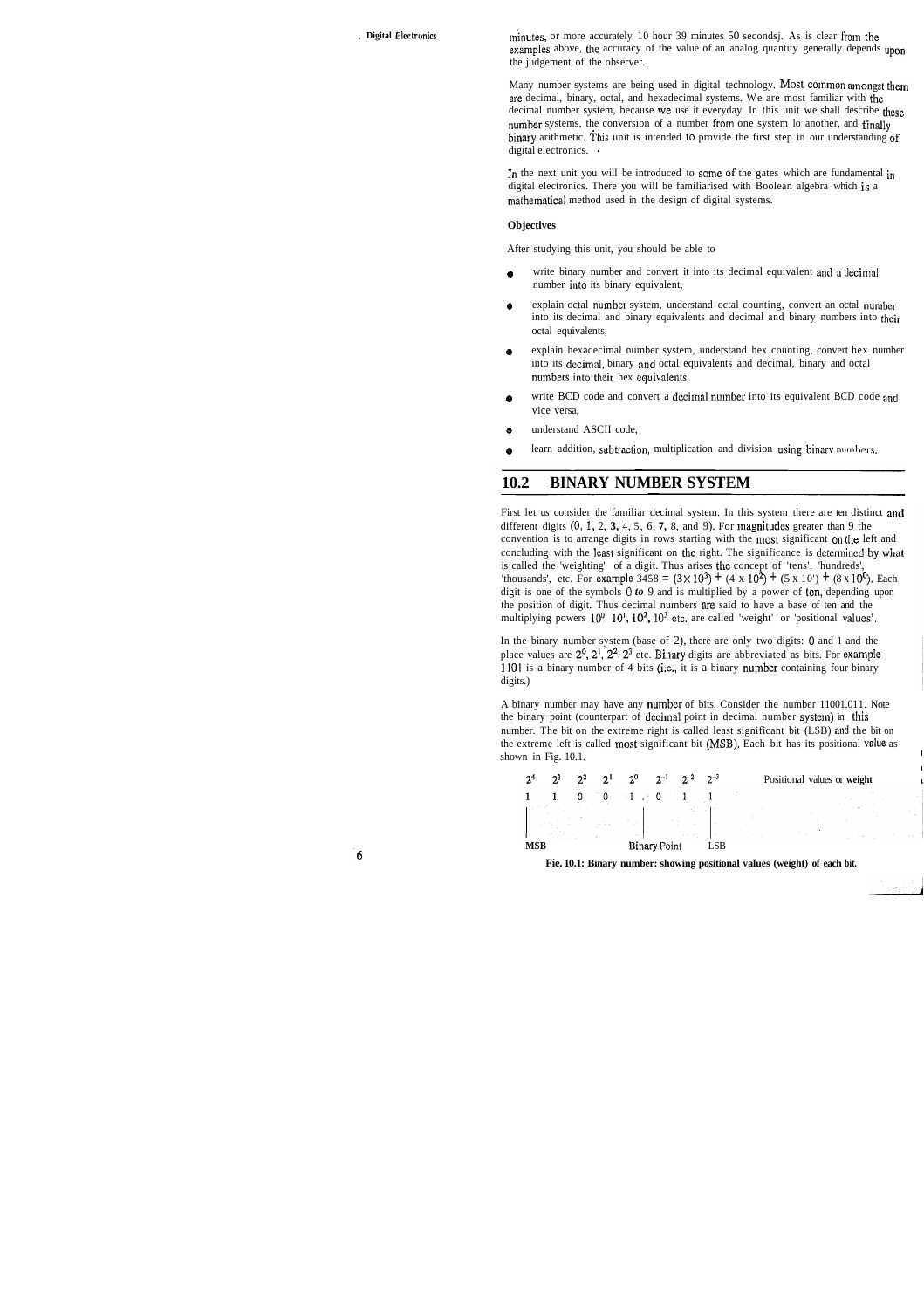The bits on the left of the binary point are positive powers of **2** and bits on the right of binary point are negative powers of 2. The decimal equivalent of this number is found by summing the products of each bit and its positional value as follows:

 $\sim$   $\sim$ 

Note that to avoid confusion the subscripts 2 and 10 are written with the numbers to indicate the base of the appropriate number system in which the number is expressed.

Any number can be expressed in binary form in the usual way as shown in Table 10.1.

| 2 <sup>3</sup>   | $2^2$     | 2 <sup>1</sup>       | $2^0$            | <b>Binary Number</b> | <b>Decimal Number</b> |
|------------------|-----------|----------------------|------------------|----------------------|-----------------------|
| 0                | $0\,$     | $\mathbf{0}_{\perp}$ | 0                | 0000                 | $\mathbf 0$           |
| 0                | 0         | 0                    |                  | 0001                 |                       |
| $\theta$         | 0         | J                    | 0                | 0010                 | 2                     |
| $\pmb{0}$        | 0         | ı                    |                  | 0011                 | 3                     |
| $\boldsymbol{0}$ | 1         | 0                    | 0                | 0100                 | 4                     |
| 0                | I         | $\boldsymbol{0}$     |                  | 0101                 | 5                     |
| 0                | 1         | l                    | $\boldsymbol{0}$ | 0110                 | 6                     |
| $\boldsymbol{0}$ | 1         | 1                    |                  | 0111                 | 7                     |
|                  | 0         | $\Omega$             | $\theta$         | 1000                 | 8                     |
|                  | 0         | $\mathbf 0$          |                  | 1001                 | 9                     |
|                  | $\pmb{0}$ |                      | 0                | 1010                 | 10                    |
|                  | 0         | v                    | 1                | 1011                 | 11                    |
|                  | l         | $\theta$             | 0                | 1100                 | 12                    |
|                  |           | 0                    |                  | 1101                 | 13                    |
|                  |           | l                    | 0                | 1110                 | 14                    |
|                  |           | 1                    |                  | 1111                 | 15                    |

**Table 10.1: Counting in Binary System.** 

Prom this Table, note that 4 binary digits are required to do counting upto  $15_{10}$ . Thus if the number of bits is  $n$ , then wc can go upto  $2<sup>n</sup>$  counts and the largest decimal number represented will be  $2" = 1$ . For example, in the above cash,  $n = 4$  and therefore, the largest decimal number represented is  $2^n - 1 = 15_{10}$ . To write the next higher number in Table 10.1, we need an additional column for  $\mathbf{i} \cdot \mathbf{r}$  lext power of the base i,e.  $2^4$ .

#### **SAQ 1**

What is the largest decimal number that can be represented using 10 bits?

The advantage of binary system is that it has made the job of designing the digital circuitry very easy because only two distinct states or levels of voltages have to be handled. For example, 'ON' state of a bulb may be represented by the bit '1' and 'OFF' state by '0'. In terms of voltages, 0 V or a 'LOW' voltage may represent bit '0' and 5 V or a 'HIGH' voltage may represent bit '1'. Actually, it is not necessary also to have precise voltages assigned to each bit. In analog system the exact value of voltage is very important which makes the design of accur precise voltages assigned co each bit. In analog systcm the exact value of voltage is very important which makes the design of accurate analog circuitry very difficult. However, in digital systems exact value of voltage is not important because a voltage of  $3.9$  V means the same thing as a voltage of  $4.4$  V or  $5$  V. This aspect will be dealt with in Unit 12.



**Number** *Systcn~* **and Codes** 

$$
11001.011_2 = (1 \times 2^4) + (1 \times 2^3) + (0 \times 2^2) + (0 \times 2^1) + (1 \times 2^0) + (0 \times 2^{-1}) + (1 \times 2^{-2}) + (1 \times 2^{-3})
$$
  
= 16 + 8 + 0 + 0 + 1 + 0 + 0.250 + 0.125  
= 25.375<sub>10</sub>.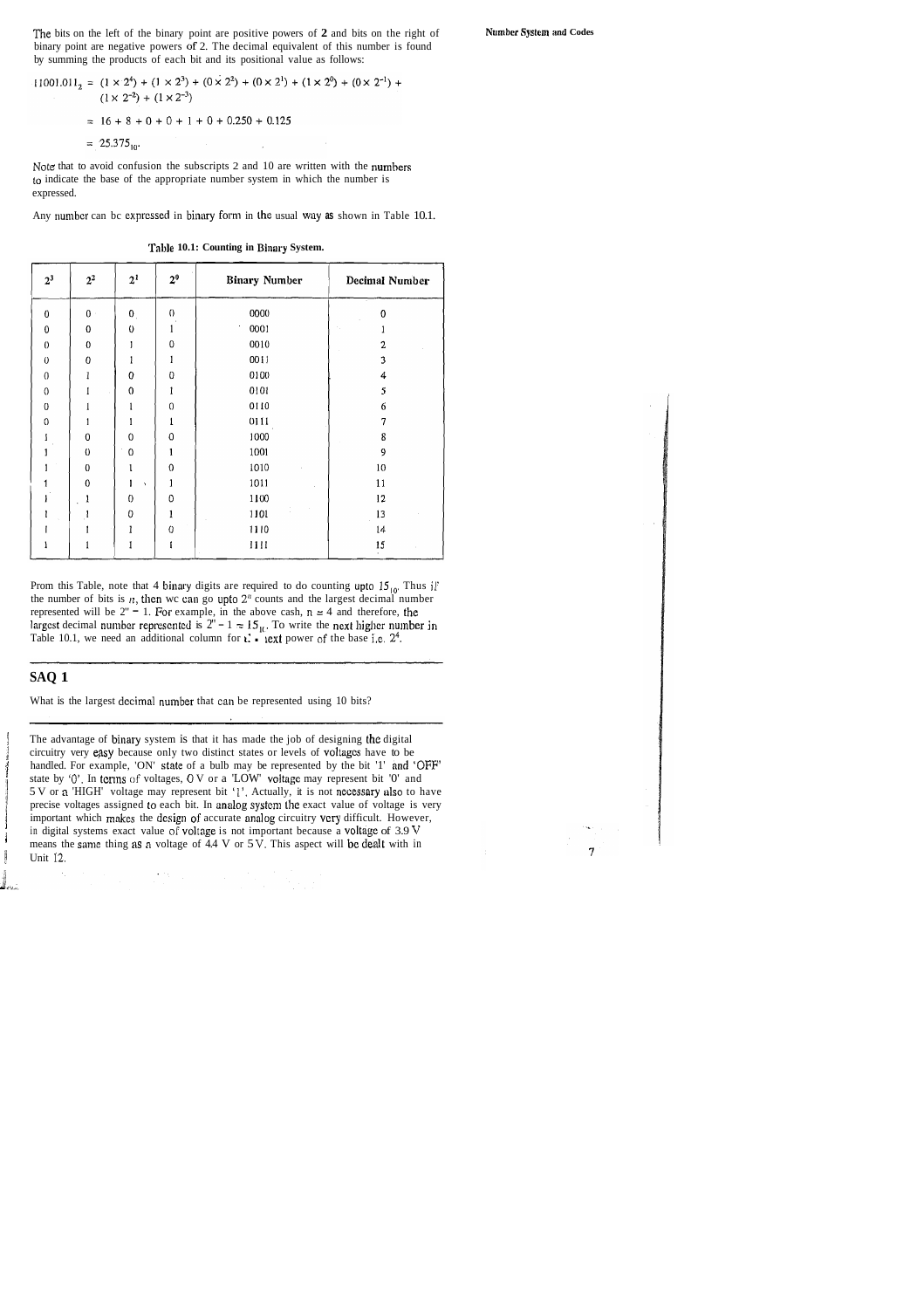**Digital Elcclronics** Let us now see how binary ,numbers can be converted into equivalent decimal form and vice-versa.

#### **10.2.1 Binary to Decimal Conversion**

From the example discussed above it is clear that a binary number can be converted into its decimal equivalent by simply adding the weights of various positions in the binary number which have bit 1. For example, consider the conversion of  $100011,101<sub>2</sub>$ .

$$
1 \t 0 \t 0 \t 1 \t 1 \t 0 \t 1
$$
  

$$
2^5 + 0 + 0 + 0 + 2^1 + 2^0 + 2^{-1} + 0 + 2^{-3}
$$
  

$$
= 32 + 2 + 1 + 0.5 + 0.125
$$
  

$$
= 35.625_{10}
$$

Let us Lake up another example of conversion of  $11100111.0101_{2}$ 

$$
11100111.0101
$$
  
2<sup>7</sup> + 2<sup>6</sup> + 2<sup>5</sup> + 0 + 0 + 2<sup>2</sup> + 2<sup>1</sup> + 2<sup>0</sup> + 0 + 2<sup>-2</sup> + 0 + 2<sup>-4</sup>  
= 128 + 64 + 32 + 4 + 2 + 1 + 0.250 + 0.0625  
= 231.3125<sub>10</sub>.

Consider the following examples.

 $1111.00 = 15$  $11110.0 = 30$  $111100.0 = 60$ 

From these examples it is clear that if the binary point is shifted towards right side, then tlie value of the number is doubled.

A decimal number is converted into its binary equivalent by its repented divisions by  $2$ . The division is continued till we get a quotient of 0. Then all the remainders are arranged sequentially with first remainder taking the position of LSB and the last one taking the position of MSB. Consider the conversion of 27 into its binary equivalent as follows.



Now consider the following examples.

| $111.100 = 7.5$   |  |
|-------------------|--|
| $11.1100 = 3.75$  |  |
| $1.11100 = 1.875$ |  |

From these examples it is clear that if the binary point is shifted towards the left side, then the value of the number is haIved.

#### **SAQ 2**

Convert 1011.101 into its decimal equivalent.

#### **10.2.2 Decimal to Binary Conversion**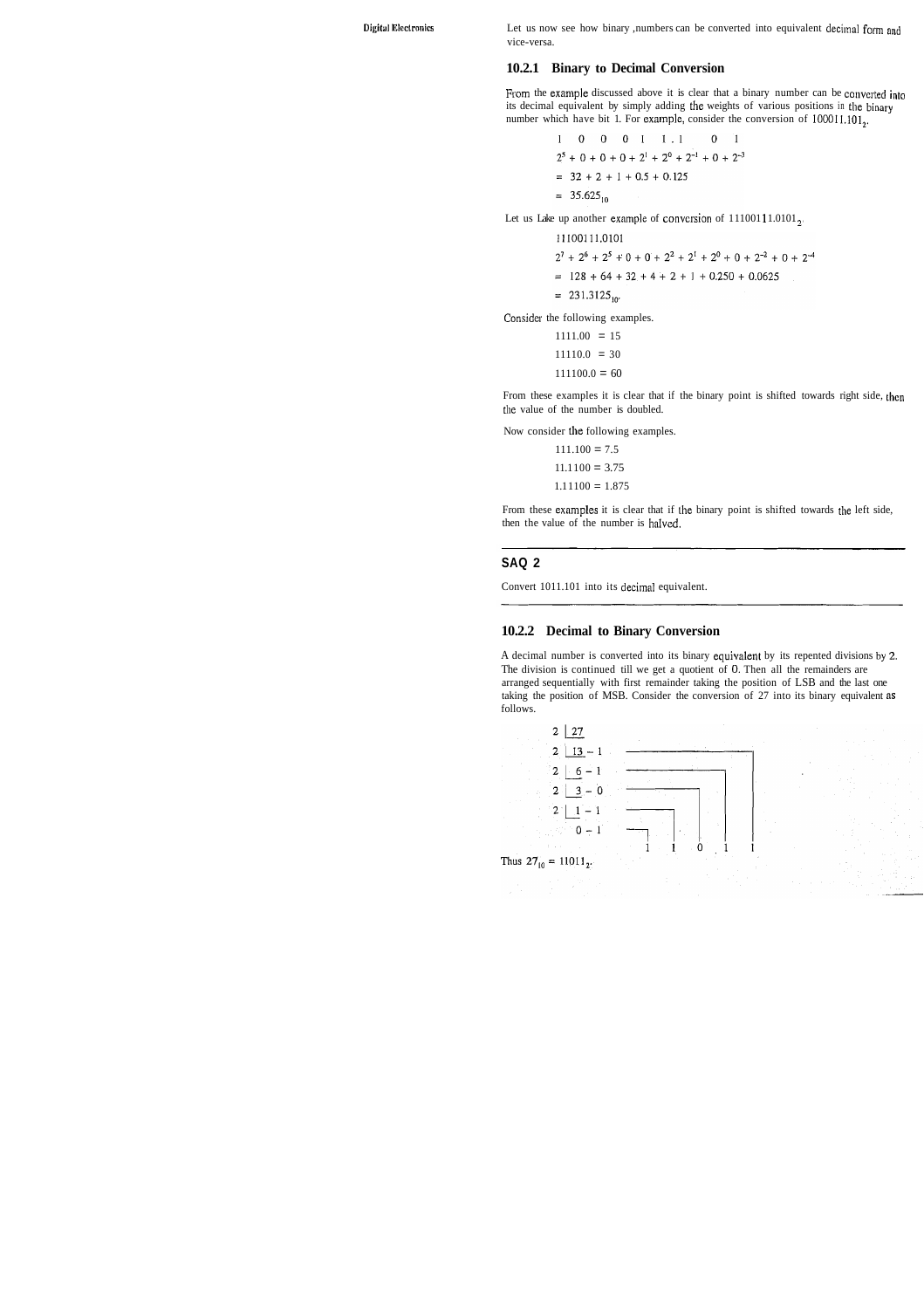If the number also has some figures on the right of the decimal point, then this part of the number is to be treated separately. Multiply this part repeatedly by 2. After first multiplication by 2, either 1 or 0 will appear on the left of the decimal point. Keep this 1 or 0 separately and do not multiply it by 2 subsequently. This should be followed for every multiplication. Continue multiplication by 2 till you get all 0s after the decimal point or upto the level of the accuracy desired. This will be clear from the following example. Consider the conversion of 27.625<sub>10</sub> into its binary equivalent. We have already converted 27 into its binary equivalent which is  $11011<sub>2</sub>$ . Now for the conversion of 0,625, multiply it by 2 repeatedly as follows:



Thus  $27.625_{10} = 11011.101$ ,.

Let us try another example, conversion of  $58.0725_{10}$  into binary. Split this number in two parts, i.e. 58 and ,0725 and convert them into binary separately as described above.



Now take up the conversion of ,0725



Thus  $58.0725_{10} = 111010.00010$ ,

Number System and Codes

 $\overline{9}$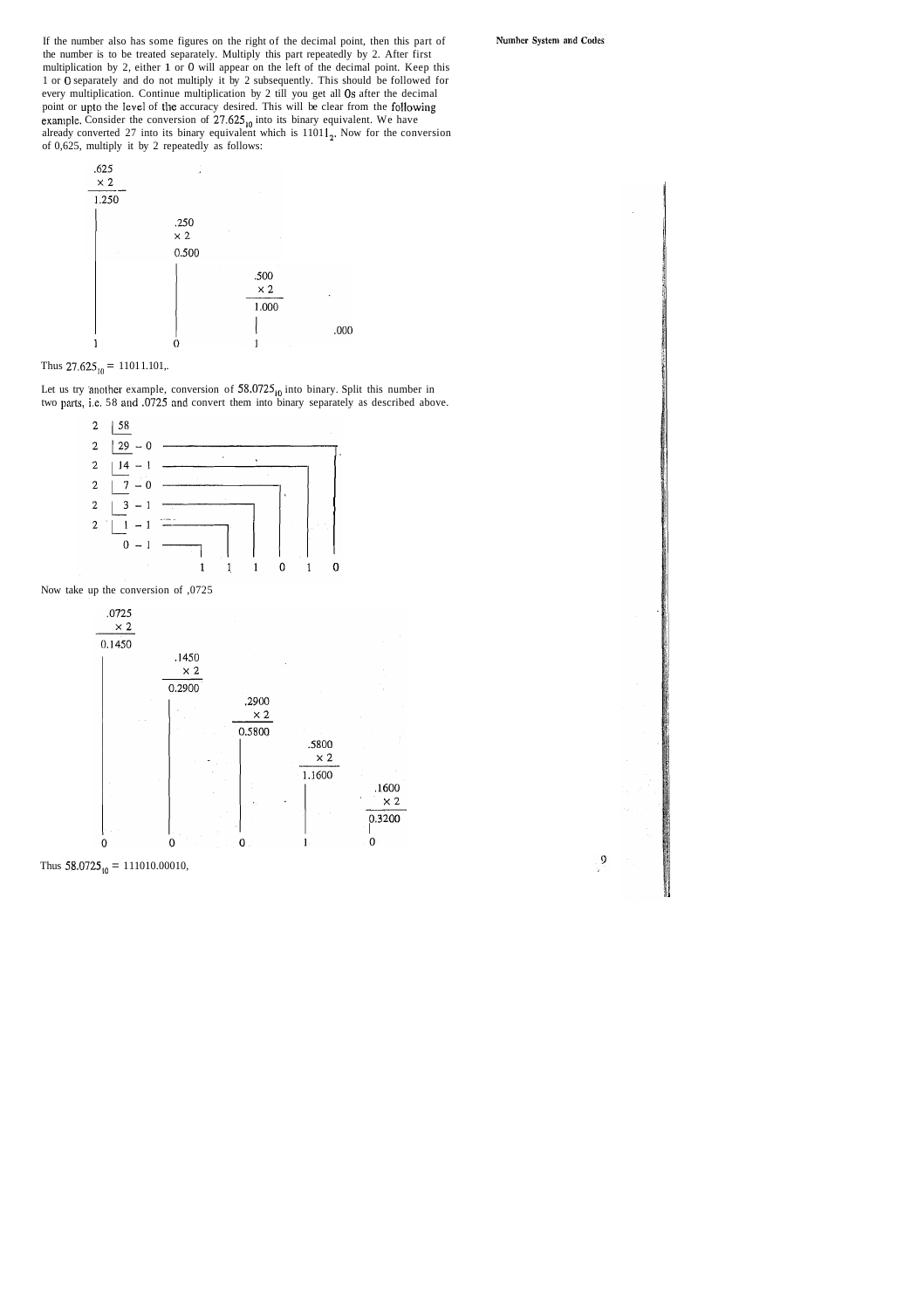What is the binary equivalent of  $37.75_{10}$ ?

Representing numbers in binary is very tedious since binary numbers often consist of a large chain of 0's and 1's. Imagine the length of the binary equivalent of **a** 40 digit decimal number !!. So, convenient shorthand forms for representing the binary numbers are developed such as octal system and hexadecimal system. With these number systems long strings of 0's and 1's can be reduced to a manageable form. Let us see what these systems are. mand forms for repl<br>hexadecimal system<br>red to a manageable<br>**SYSTEM** 

#### **10.3 OCTAL NUMBER SYSTEM**

The octal number system has base-8, that is there arc 8 digits in this system. These digits are  $0, 1, 2, 3, 4, 5, 6,$  and 7. The weight of each octal digit is some power of  $8$ depending upon the position of the digit. This is explained in Fig. 10.2.

Now let us see how counting is done in octal system. You arc familiar with the counting in decimal system. In decimal system there are 10 digits from  $\bf{l}$  to 9 hence the counting in such systcm is done as in Table 10.2.

#### Table 10.2: Counting in decimal system.

| 0              | 10         | 20 | 30 | 40 | 50 | 60               | 70 | 100 | $\frac{110}{2}$ |          | 170 |
|----------------|------------|----|----|----|----|------------------|----|-----|-----------------|----------|-----|
|                | 11         | 21 | 31 | 41 | 51 | 61               | 71 | 101 | -111            |          |     |
| $\overline{2}$ | $-12$      | 22 | 32 | 42 | 52 | 62               | 72 | 102 | 112             |          |     |
| 3              | $\cdot$ 13 | 23 | 33 | 43 | 53 | 63               | 73 | 103 | 113             |          |     |
| 4              | 14         | 24 | 34 | 44 | 54 | 64<br>$\sim 100$ | 74 | 104 | 114             |          |     |
| 5              | 15         | 25 | 35 | 45 | 55 | 65               | 75 | 105 | -115            |          |     |
| 6              | 16         | 26 | 36 | 46 | 56 | 66               | 76 | 106 | 116             |          |     |
| 7              | 17         | 27 | 37 | 47 | 57 | 67               | 77 | 107 | 117             |          |     |
| 8              | 18         | 28 | 38 | 48 | 58 | 68               | 78 | 108 | 118             |          |     |
| 9.             | - 19       | 29 | 39 | 49 | 59 | 69               | 79 | 109 | 119             | $\cdots$ | 179 |

In the same style, counting can be done in octal system as shown in Tuble 10.3.

| R <sup>4</sup> | $R^3$ | 8 <sup>2</sup> | $-81$ | $8^0$                                                                                 | $8^{-1}$ $8^{-2}$ |     | Weights      |
|----------------|-------|----------------|-------|---------------------------------------------------------------------------------------|-------------------|-----|--------------|
|                | 0     |                |       | $6 \t 2 \t 7 \t 4$                                                                    |                   | -5  | Octal Number |
| <b>MSD</b>     |       |                |       | $\begin{array}{ccc} \bigcup & \bigcup \\ \text{Octal} & \bigcup \end{array}$<br>Point |                   | LSD |              |

**Fig. 10.2: Octal number: showing positional valucs** (weights) **of each digit.** 

Octal number does not include the decimal digits 8 and 9. If any number includes decimal digits 8 and 9, then the number can not bc an octal number.

#### **Table 10.3: Counting in octal system.**

| $\bf{0}$     | 10  | 20                  | 30      | 40             | 50    | 60 | 70               | 100              |          |
|--------------|-----|---------------------|---------|----------------|-------|----|------------------|------------------|----------|
| $\mathbf{1}$ | -11 | 21                  | 31      | 4 <sub>l</sub> | 51    | 61 | $-71$            | 101 <sub>1</sub> |          |
|              | 12  | 22                  | $-32$   | 42             | 52    | 62 | 72               | 102              |          |
|              | 13  | 23 <sup>1</sup>     | 33      | 43             | 53    | 63 | 73<br>$\sim 100$ | $103 -$          |          |
| 4            | 14  | $-24$               | 34      | 44             | 54    | 64 | 74               | 104              |          |
| $5 -$        | 15  | 25                  | 35      | 45             | 55    | 65 | 75               | 105              |          |
| 6            | 16  | 26<br>$\sim$ $\sim$ | 36      | 46             | 56    | 66 |                  | $76 - 106$       |          |
|              | 17  | 27                  | $.37 -$ | 47             | $-57$ | 67 |                  | 77.3707          | الوحيدات |



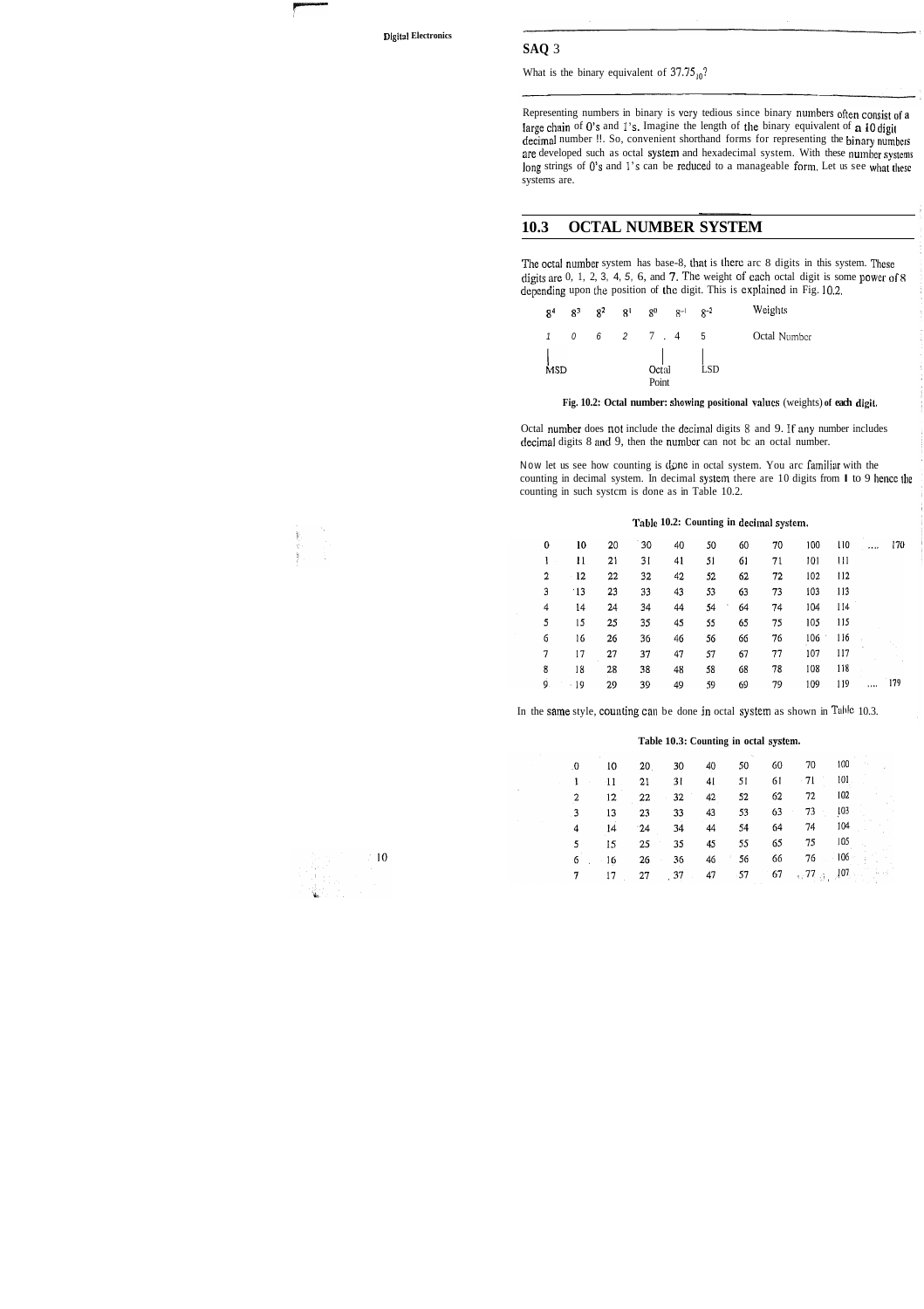In the octal counting, if  $\mathbf{t}$  is the number of digits then the total number of counts is 8". Number System **snd** Codes The largest decimal number represented by an octal number having n digits is  $8<sup>n</sup> - 1$ . Thus with  $\mu = 4$ , the total number of counts is  $8^4 = 409G$  and the largest decimal number represented is  $4096 - 1 = 4095_{10}$ .

#### **SAQ 4**

Can the number 128.96 be an octal number?

#### **SAQ** 5

What is the largest decimal number that can be represented by a three digit octal numbcr?

#### **10.3.1 Octal to Decimal Conversion**

As has been done in case of binary numbers, an oclal number can be converted into its decimal equivalent by multiplying the octal digit by its positional value. For example,

=  $(1 \times 8^2)$  +  $(2 \times 8^1)$  +  $(6 \times 8^0)$  +  $(2 \times 8^{-1})$  +  $(5 \times 8^{-2})$  $126.25$  $= 64 + 16 + 6 + 0.25 + 0.078$  $= 86.328_{10}$ 

Let us convert 36.48 into decimal number.

36.4, =  $3 \times 8^{1}$  + 6 x  $8^{0}$  + 4 x  $8^{-1}$  $= 24 + 6 + 0.5$  $= 30.5_{10}$ 

#### **10.3.2** . **Decimal to Octal Conversion**

**A** decimal number can be converted by repeated division by 8 into equivalent octal number. This method is similar to that adopted in decimal to binary conversion, If the decimal number has some digits on the right of the decimal point, then this part of the number is convcrtcd into its octal equivalent by repeatedly multiplying it by 8. The process is same as has been followed in binary number system. Consider the conversion of  $126.38_{10}$  into its decimal equivalent. Split it into two parts, that is 126 and .38

:

What is the decimal equivalent of  $37.2<sub>8</sub>$ ?



Now the conversion of **.38** is as follows:

-. -

#### **SAQ 6**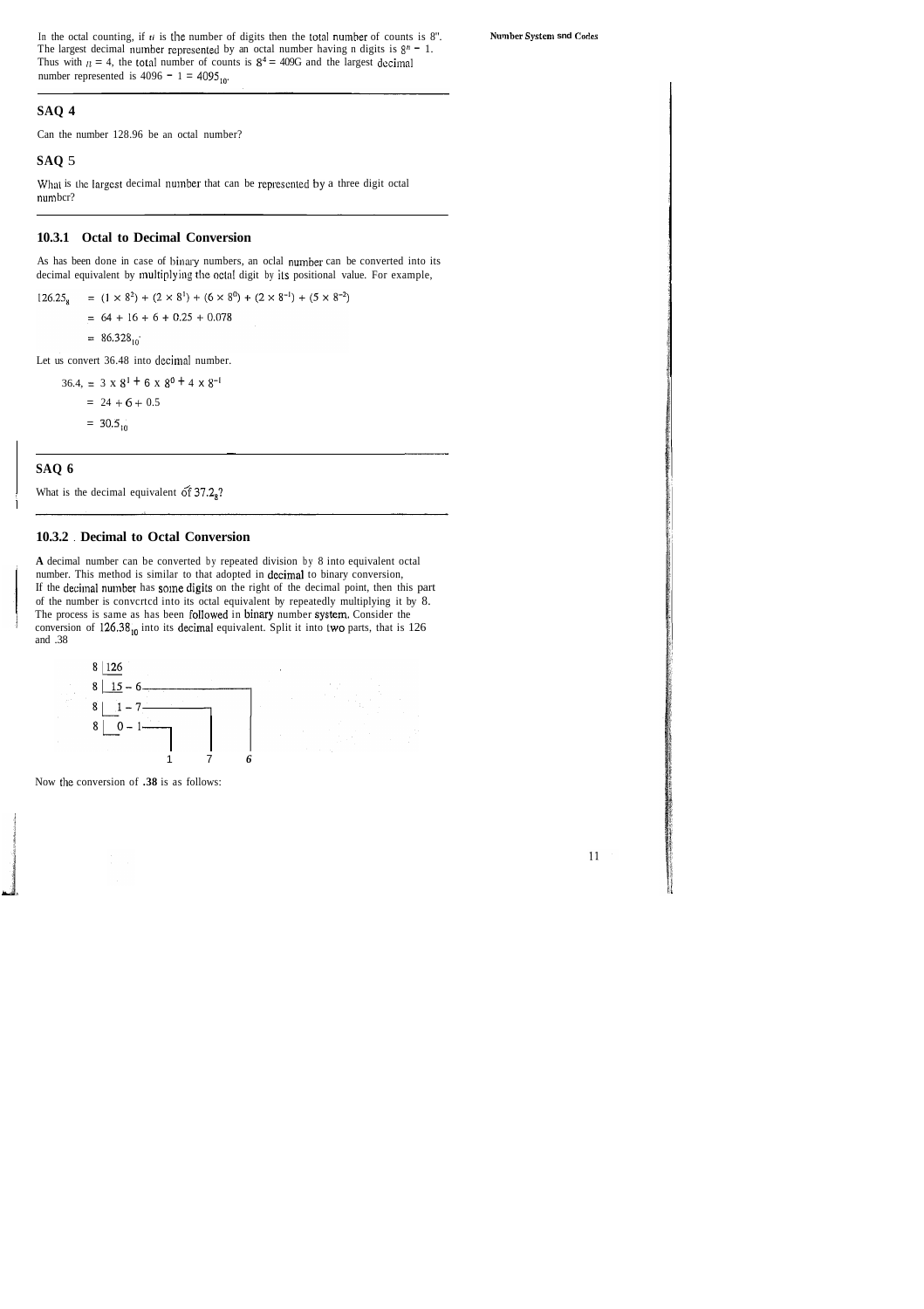

#### **SAQ '7**

What is the octal equivalent of  $15.250_{10}$ ?

#### **10.3.3 Octal to Binary Conversion** -.

In the octal number system the highest octal digit i.e. 7 can be expressed as a 3-bit binary number. Therefore, all the octal digits have to be represented by **n** 3-bit binary number. The binary equivalent of each octal digit is shown in Table 10.4. The main advantage of the octal number system is the easiness with which any octal **number can**  be converted into its binary equivalent.

#### **Table 10.4: Binary equivalent of each octal digit.**

|             | Table 10.4: Binary equivalent of each octal digit. |  |
|-------------|----------------------------------------------------|--|
| Octal digit | 3-bit binary equivalent                            |  |
|             | 000                                                |  |
|             | 001                                                |  |
| 2           | 010                                                |  |
|             | 011                                                |  |
|             | 100                                                |  |
|             | 101                                                |  |
| 6           | 110                                                |  |
|             | 111                                                |  |

Using this conversion af octal digit into 3-bit binary number, any octal nymber can **bc**  converted into its binary equivalent by simply replacing each octal digit by a 3-bjt binary number. For example, conversion of 567, into its binary equivalent is:

Another example:

Conversion of 672.27, into its binary equivalent.

672.27, = 110 111 010!010 111 **<sup>I</sup>**

 $= 110111010.010111,$ 

Thus 672.27,  $= 110111010.010111,$ 

 $12 \,$ 

.i

 $567$ ,  $= 101110111$ 

 $= 101110111,$ 

Thus 567,  $\qquad \Rightarrow 101110111_2$ .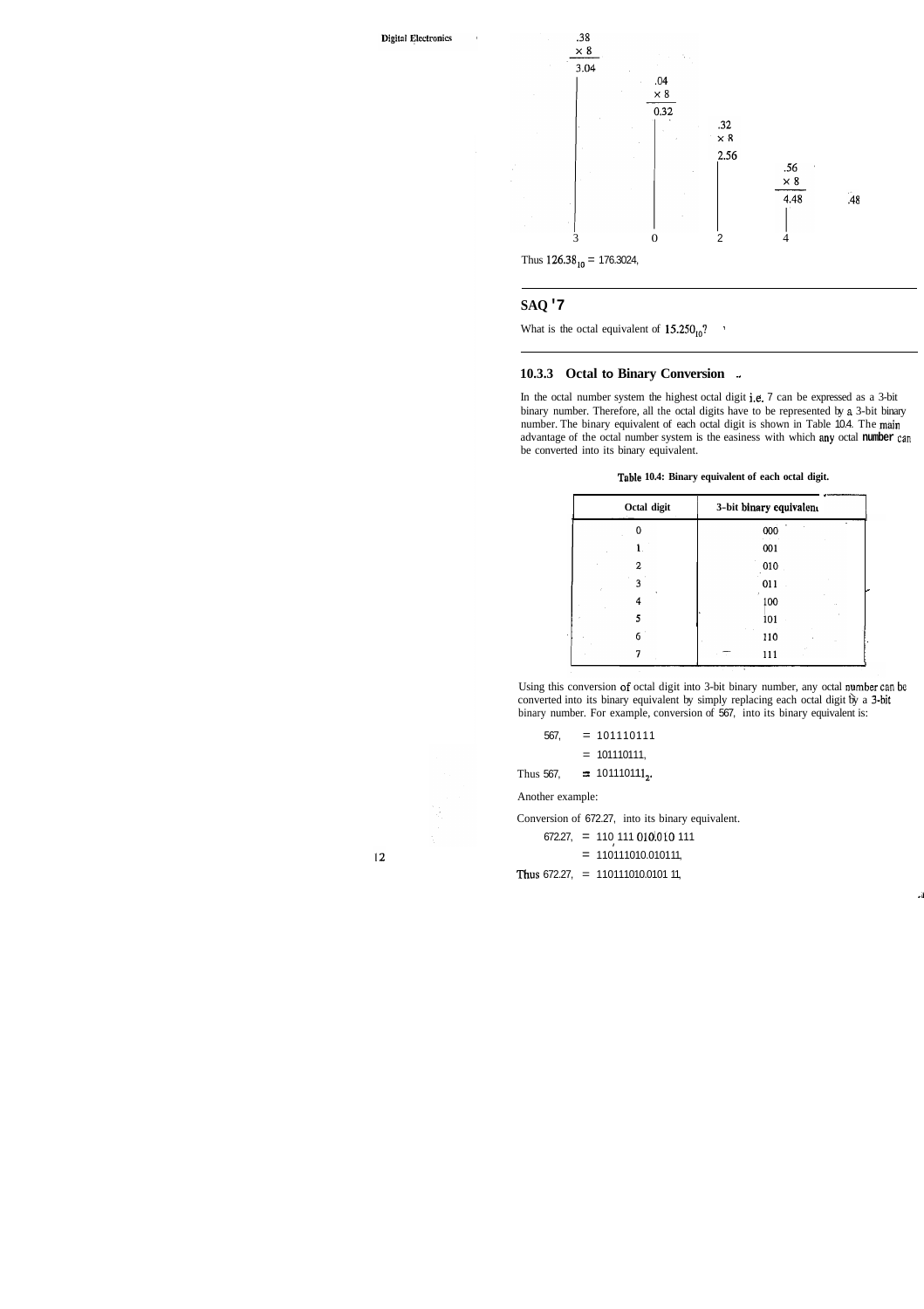Represent 10027.12, in binary number.

#### **10.3.4 Binary to Octal Conversion**

**A** binary nuinber can be converted into its octal equivalent by first making groups of 3-bits starting from the LSB side. If the MSB side does not have 3 bits, then add 0s to make the last group of 3 bits. Then by replacing each group of 3 bits by its octal equivalent, a binary number can be converted into its binary equivalent. For example, consider the conversion of 1100011001, into its octal equivalent as follows:

$$
1100011001_2 = 1\ 100\ 011\ 001
$$

- $= 001 100 011 001$  [As the MSB side does not have 3 bits, we
	- have added two 0's to make the last group of **3** bits]
	- $= 1$  4 3 1
	- $= 1431,$

Thus  $1100011001$ , = 1431,

#### **SAQ 9**

What is the octal equivalent of  $10010<sub>2</sub>$ ?

## **10.4 HEXADECIMAL NUMBER SYSTEM.**

The hexadecimal number system has base-16, that is it has 16 digits (Hexadecimal ~neans '16'). Thcse digits are 0, 1, 2, 3, 4, *5,* 6, 7, 8, 9, A, B, C, D, E, and F. The digits A, B, C, D, E, and F have equivalent decimal values 10, 11, 12, 13, 14, and 15 rcspcctively. Each Hex (hexadecimal is popularly known as hex) digit in a hex number has a positional value that is some power of 16 depending upon its position in the number. This is illustrated in Fig. 10.3.

| 16 <sup>4</sup> |   |   |              | $16^3$ $16^2$ $16^1$ $16^0$ $16^{-1}$ $16^{-2}$ |       |     | Weights    |
|-----------------|---|---|--------------|-------------------------------------------------|-------|-----|------------|
| L               | 2 | 4 | $\mathbf{A}$ | Я.                                              | В     |     | Hex number |
| MSD             |   |   |              | Hex                                             |       | LSD |            |
|                 |   |   |              |                                                 | Point |     |            |

#### Pig. 10.3: Hexadecimal number: showing positional values (weight) of each digit.

The relationship of hex digits with decimal and binary numbers is given in Table 10.5. / Note that to represent the largest hex digit wc require four binary bits. Therefore, the i binary equivalent of all the hex digits have to be written in  $\mathbf{1}$  pit numbers.

| Table 10.5: Binary and Decimal equivalent of each Hex Digit. |
|--------------------------------------------------------------|
|                                                              |

| Hex digit | Decimal equivalent | 4-bit Binary equivalent |
|-----------|--------------------|-------------------------|
|           |                    | 0000                    |
|           |                    | 0001                    |
| 2         |                    | 0010                    |
| 3         | 3                  | 0011                    |
| 4         | 4                  | 0100                    |
| 5         | 5                  | 0101                    |
| 6         | 6                  | 0110                    |
|           |                    | 0111                    |
| 8         | 8                  | 1000                    |
| 9         | 9                  | 1001                    |
| Α         | 10                 | 1010                    |
| B         | 1Į                 | 1011                    |
|           | 12                 | $1100 \cdot$            |
|           | 13                 | 1101                    |
| Е         | 14                 | 1110                    |
| F         | 15                 | 1111                    |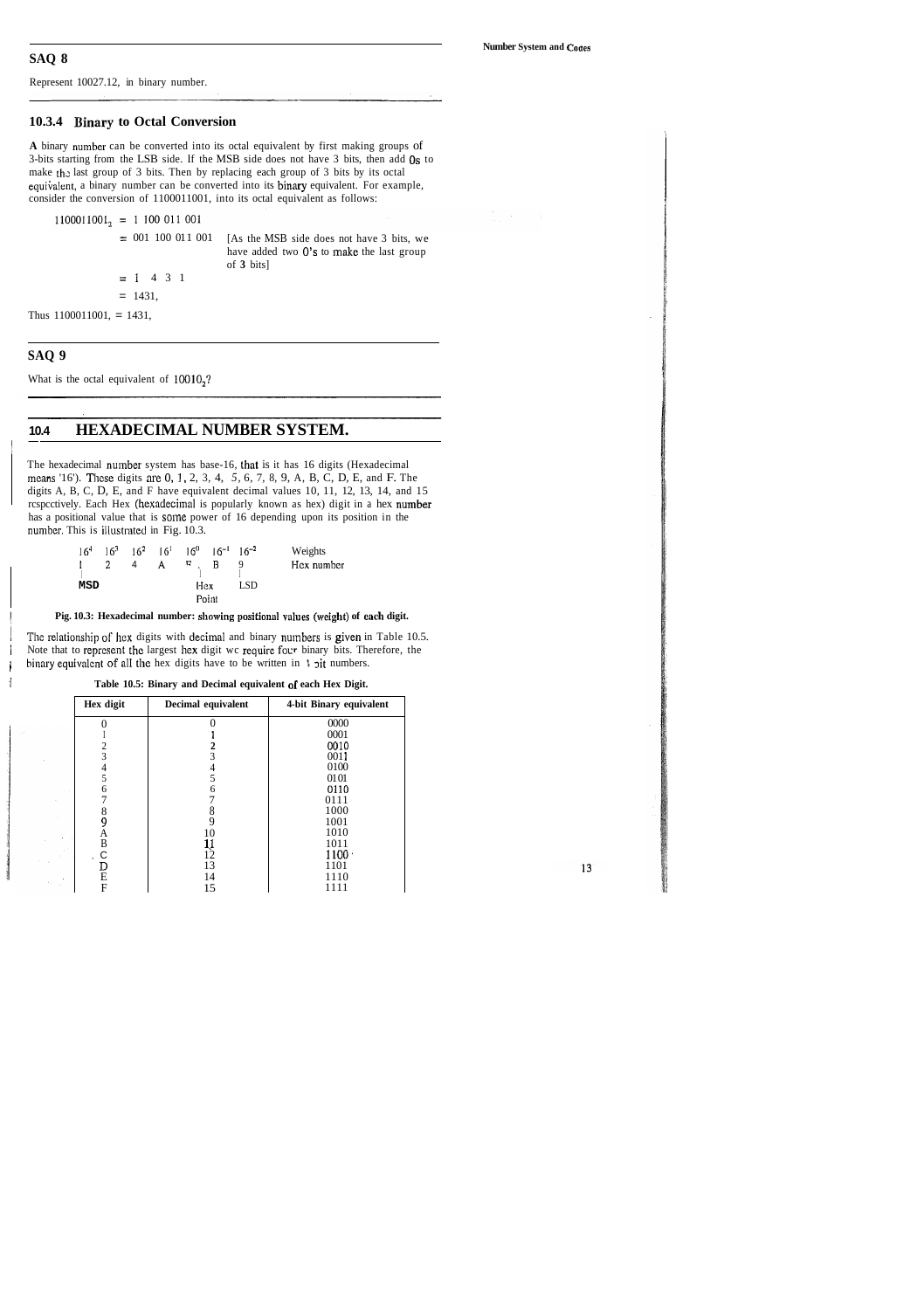**Digital Electronics** While doing counting in hex number system if n is the number of hex digits then counting can be done upto **16"** counts and the largest decimal number represented-by <sup>a</sup> hex number is  $16^n - 1$ . The hex counting is shown in Table **10.6.** 

#### **Tnble 10.6: Counting in Hexadecimal system.**

| 0              | 10  | 20 |    |       |              | 10 40  90 A0 B0 C0             |       |             | D0                | E0             | F0              | 100 |
|----------------|-----|----|----|-------|--------------|--------------------------------|-------|-------------|-------------------|----------------|-----------------|-----|
| $\mathbf{1}$   | 11  | 21 | 31 | 41    | $\mathbf{1}$ |                                |       | 91 A1 B1 C1 | D1                | E1             | F1              |     |
| $\overline{2}$ | 12  | 22 | 32 | 42    | $\mathbf{a}$ |                                |       | 92 A2 B2 C2 | D2                | E2             | F2              |     |
| 3              | 13  | 23 | 33 | 43    | $\mathbf{A}$ |                                |       | 93 A3 B3 C3 | D <sub>3</sub>    | E3             | F3              |     |
| 9              | 19  | 29 | 39 | 49    | $\cdots$     |                                |       | 99 A9 B9 C9 | D9.               | E <sub>9</sub> | F9              |     |
| A              | IA. | 2A | 3A |       |              | 4A  9A AA BA CA DA EA          |       |             |                   |                | - FA            |     |
| B              | 1B  | 2B | 3B |       |              | 4B  9B AB BB CB DB EB          |       |             |                   |                | FB              |     |
| C              | 1C  |    |    |       |              | 2C 3C 4C  9C AC BC CC DC EC FC |       |             |                   |                |                 |     |
| D              | 1D  | 2D |    | 3D 4D |              |                                |       |             | 9D AD BD CD DD ED |                | FD <sub>1</sub> |     |
| E.             | 1E  | 2E | 3E |       |              | 4E  9E AE BE CE                |       |             | DE                | EE             | FE              |     |
| F              | 1F. | 2F | 3F | 4F    | $\cdots$     | 9F -                           | AF BF | CF          | DF                | EF             | FF              |     |

#### **SAQ 10**

What is the number next to  $835F_{16}$ ?

#### **SAQ 11**

What is the largest decimal number represented by a 3-digit hex number?

#### **10.4.1 Hex to Decimal Conversion**

Hex to decimal conversion is done in the same way as in the cases of binary and octal to decimal conversions. **A** hex number is converted into its equivalent decimal number ' by summing the products of the weights of each digit and their values. This is clear from the example of conversion of 514.AF<sub>16</sub> into its decimal equivalent.

**1** 

Another example:

$$
3BE.1A16 = 3 \times 162 + 11 \times 161 + 14 \times 160 + 1 \times 16-1 + 10 \times 16-2
$$
  
= 768 + 176 + 14 + 0.0625 + 0.0391

 $= 958.1016_{10}$ 

#### **SAQ 12**

What is decimal equivalent of  $1BE2_{16}$ ?

#### **10.4.2 Decimal to Hex Conversion**

**A** decimal number is converted into hex number in the same way as a decimal number is converted into its equivalent binary and octal numbers. The part of the number on **the**  left of the decimal point is to be divided repeatedly by 16 and the part an the right **of**  the decimal point is to be repeatedly multiplied by **16.** This will be clear from the examples of conversion of 579.26<sub>10</sub> into **hex** equivalent. Split the number into two parts 579 and **.26.** 



- **L** 

 $514.AF_{16} = 5 \times 16^2 + 1 \times 16^1 + 4 \times 16^0 + 10 \times 16^{-1} + 15 \times 16^{-2}$  $= 1280 + 16 + 4 + 0.625 + 0.0586$ 

 $= 1300.6836_{10}$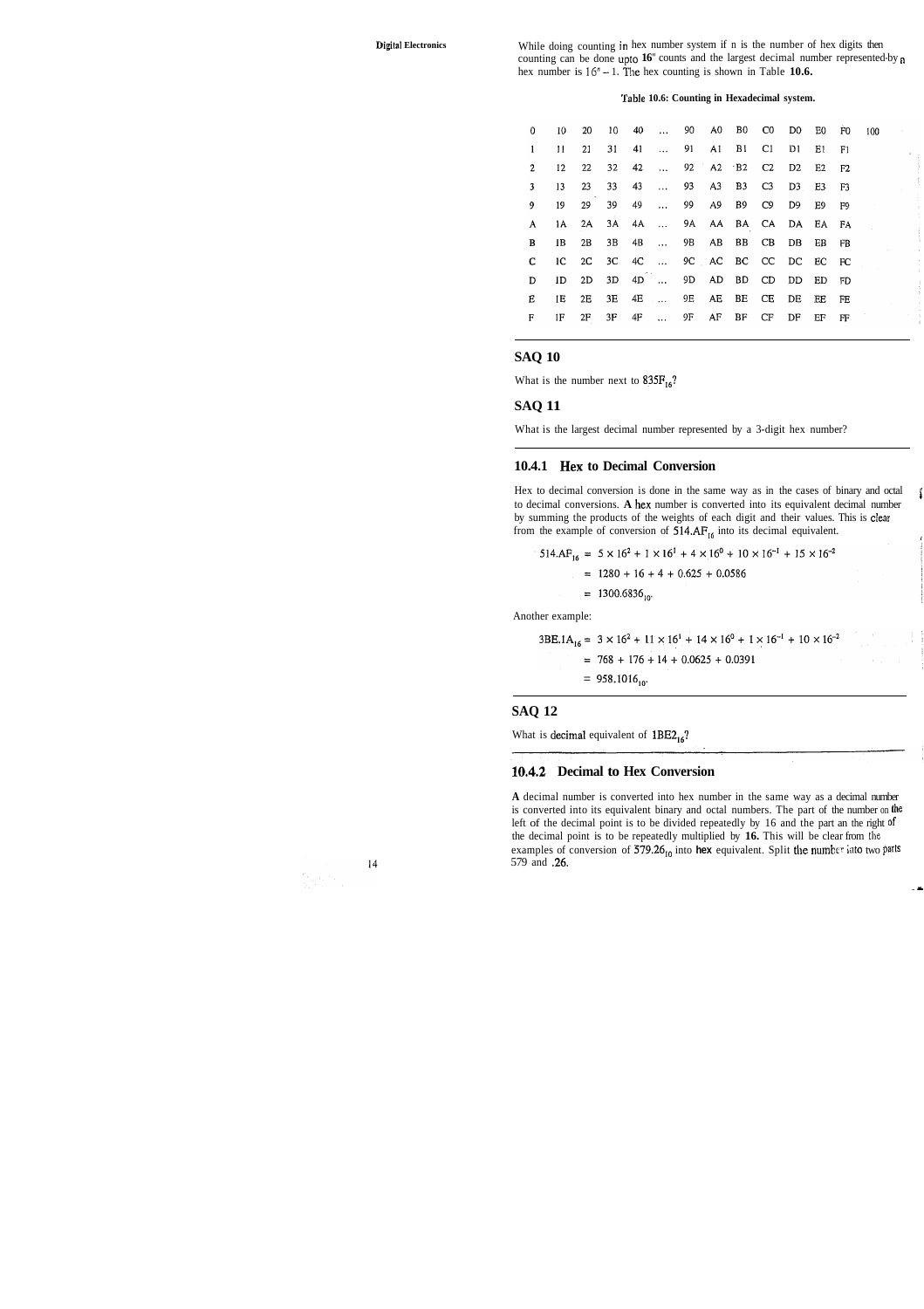

Thus  $579_{10} = 243_{16}$ .

Now .26 is converted into hex number as follows:



Thus  $579.26_{10} = 243.428_{16}$ .

#### **SAQ 13**

What is the hex equivalent of  $37_{10}$ .

#### 1 **10.4.3 Hex to Binary Conversion**

As in octal number system, a hex number is converted into its binary equivalent by replacing each hex digit by its equivalent 4-bit binary number, This is clear from thc I'ollowing example:

.96

 $B A 6_{16} = B$  $\boldsymbol{6}$  $\mathbf A$  $= 1011$ 1010 0110  $= 101110100110<sub>2</sub>$ 

#### <sup>1</sup>**SAQ 14** !

What is the binary equivalent of  $6F10_{16}$ ?

#### **10.4.4 Binary to Hex Conversion**

By a process that is reverse of the process described in section 10.4.4 above, a binary number can be converted into its hex equivalent. Starting from the LSB side, group the binary number bits into groups of four bits. If towards the MSB side, the number of bits is lcss than Sour then add zeros on the left of the **MSB** so thal the group of four is complete. Replace each group by its equivalent hex digit. This is clear from the following example:

1001101110, = 0010 0110 1110  $\equiv$   $\sqrt{2}$  $\boldsymbol{6}$  $\mathbf{E}$  $= 26E_{16}$ .

### **SAQ 15**

What is the hex equivalent of  $110010101001111_2$ ?

 $15$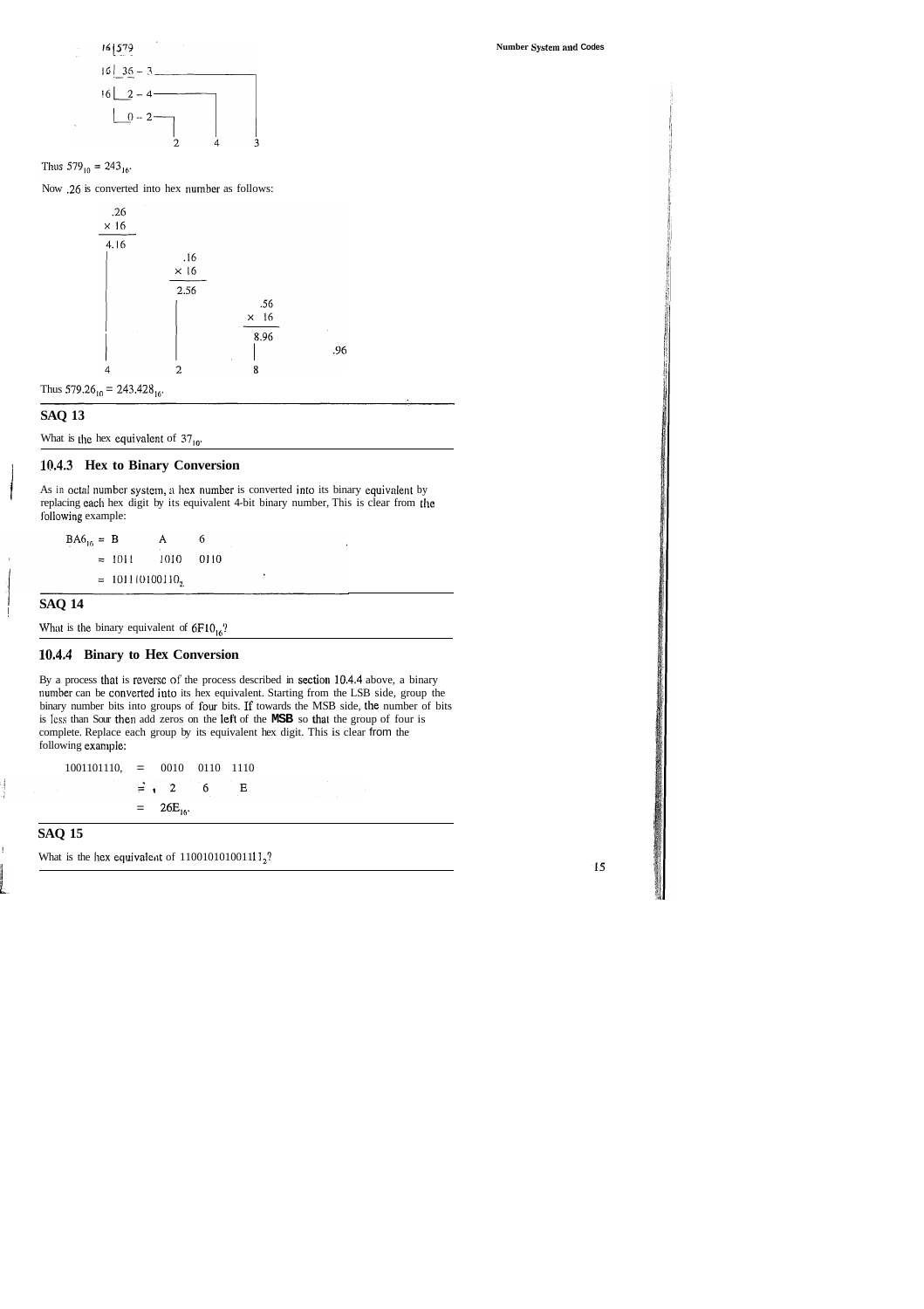#### 10.4.5 Hex to Octal Conversion

Each digit of the hex number is first converted into its equivalent four bit binary number. Then the bits of the equivalent binary number are grouped into groups of three bits. Then each group is replaced by its equivalent oclal digit to get the octal number. For example:

 $= 0101$  $5AF_{16}$ 1010 1111  $= 010110101111$  $010 - 110$ 101 111  $=$  $\overline{2}$ 6 5  $\overline{7}$  $\equiv$  $2657_{\rm s}$  $=$ 

#### **SAQ 16**

What is the octal equivalent of  $5A9_{16}$ ?

#### 10.4.6 Octal to Hex Conversion

For octal to hex chpversion, just reverse the process described in section 10.4.6 above. This is clear from the following example:

|   |  | $54578 = 101$ 100 101   |   | $-11$ |
|---|--|-------------------------|---|-------|
| ÷ |  | $= 1011 0010 1111$      |   |       |
|   |  | $\pm$ B 2               | Е |       |
| ٠ |  | $=$ B2F <sub>16</sub> . |   |       |

This method can also be applied to hex to decimal and decimal to hex conversions. For example consider the conversion of  $3C_{16}$  into its decimal equivalent:

$$
3C_{16} = 0011 1100
$$
  
= 111100<sub>2</sub>.

Check the conversion.

$$
3C_{16} = 3 \times 16^{1} + C \times 16^{0}
$$
  
= 3 \times 16^{1} + 12 \times 16^{0}  
= 48 + 12  
= 60<sub>10</sub>.  

$$
111100_{2} = 2^{5} + 2^{4} + 2^{3} + 2^{2}
$$
  
= 32 + 16 + 8 + 4  
= 60<sub>10</sub>.  
Thus 3C<sub>16</sub> = 111100, = 60<sub>10</sub>.

#### **SAQ 17**

What is the hex equivalent of  $327_8$ ?

#### 10.5 **CODES**

So far you have learnt about binary, octal and hexadecimal number system. For any number system with a base B and digits  $\mathbb{N}_0$  (LSB),  $N_1$ ,  $N_n$  ......  $N_m$  (MSB), the decimal equivalent  $N_{10}$  is given by

$$
N_{10} = N_m \times B^m + \dots, N_3 \times B^3 + N_2 \times B^2 + N_1 \times B^1 + N_0 B^0
$$
 (10.1)

 $16$  $\frac{1}{20}$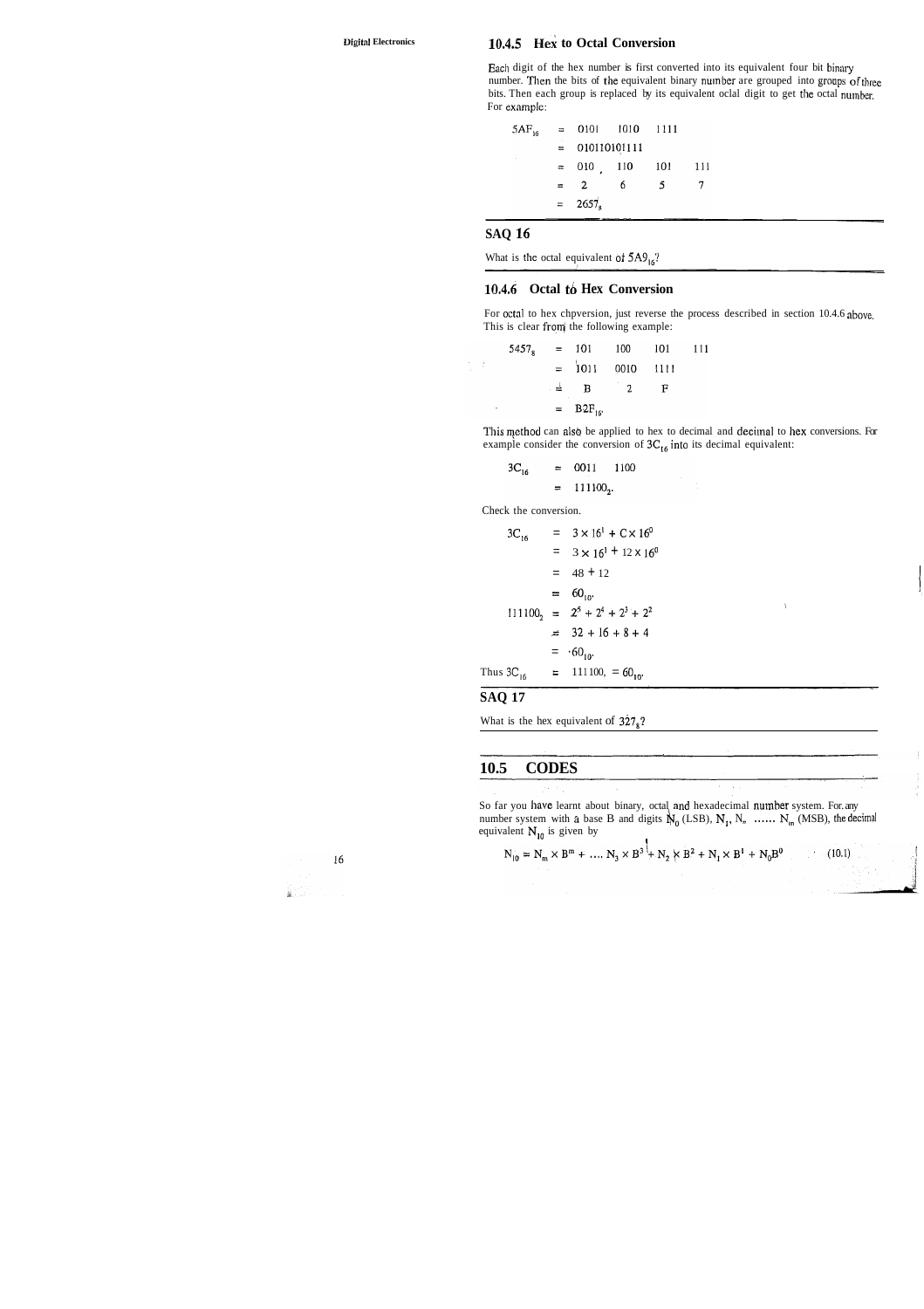You have also observed that a number in any system can be written in the binary form. A number code is a relationship between the binary digits and the number represented. Thus, all number systems are codes and the dccimul cquivalent is given by Eq. (10.1) But there arc other relationships or codes that relate decimal numbers and groups of binary digits that do not obey Eq. (10.1) These relationships are called codes. We will now discuss some of the important codes used in digital work.

#### 10.5.1 BCD Code

In BCD (BCD stands for binary coded decimal) code, each digit of a decimal number is converted into its four bit binary equivalent. The largest decimal digit is 9, therefore the largest binary cquivalent is 1001. This is illustrated as follows:

$$
951_{10} = 1001 \quad 0101 \quad 0001
$$

$$
= 100101010001_{BCD}.
$$

Remember that the conversion of a decimal number into its binary equivalent and BCD cquivalent leads to two different numbers. For example:

$$
158_{10} = 0001 - 0101 - 1000
$$
  
= 101011000<sub>BCD</sub>.

 $158_{10} = 10011110$ , (obtained by repeated division method).

Thus we see that it is quite easy to convert from decimal to BCD and from BCD to decimal. It is much easier to convert from BCD to decimal than from straight binary to decimal, because we only have to count upto 9 in binary to do so. However, it takes more hits to represent a number in BCD than in binary.

A BCD number is converted into its decimal equivalent by the reverse process. For example:

| $1010101110010BCD = 0001 0101 0111 0010$ |          |                        |  |  |
|------------------------------------------|----------|------------------------|--|--|
|                                          | $\equiv$ | $1 \quad 5$            |  |  |
|                                          |          | $=$ 1572 <sub>to</sub> |  |  |

Although the main function of a computer is to perform arithmetic operations, it also processes messages and information in a language that uses letters of the alphabet (e.g. English) and data of other kinds. Computers operate by coding letters of the alphabet, other symbols, and data into binary Sorni. The code used for this purpose is ASCII code about which you will study now.

#### 10.5.2 ASCII Code

The word ASCII is an acronym of American Standard Code for Information Interchange. This is the alphanumeric code most widely used in computers. The alphanumeric code is one that represents alphabets, numerical numbers, punctuation marks and other special characters recognised hy a computer. The ASCII code is a 7-bit code representing 26 English alphabets, 0 through 9 digits, punctuation marks, etc, A 7-bit code has  $2^7 = 128$ possible code groups which arc quite sufficient. A partial ASCII code listing is shown in Table 10.6.

I7.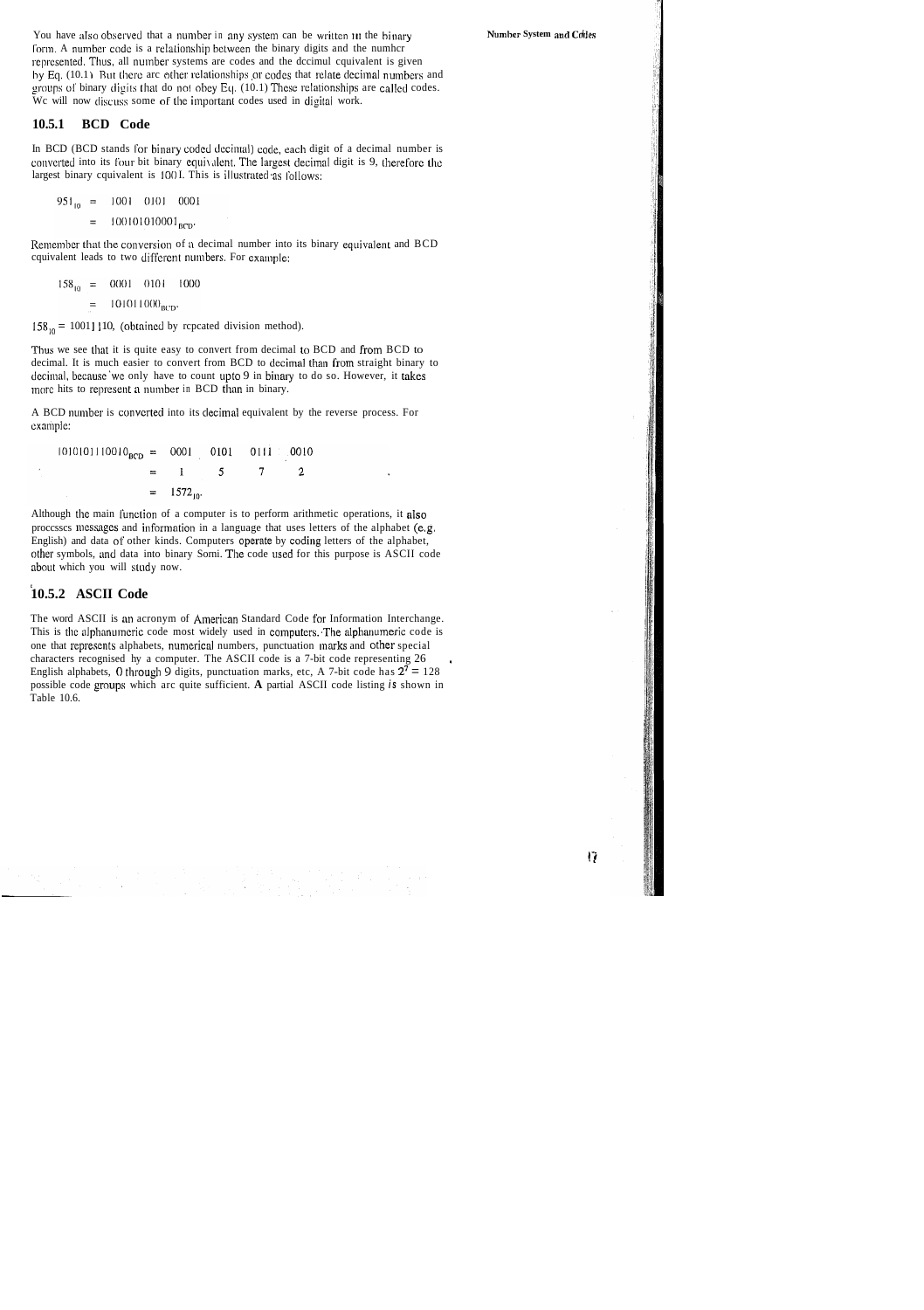$\overline{\mathcal{L}}$ 

Table 10.6: Some of the ASCII codes for numbers, alphabets and other common symbols,

|                    |                          |                           | $A_6A_5A_4$ |                |              | $A_3A_2A_1A_0$ |
|--------------------|--------------------------|---------------------------|-------------|----------------|--------------|----------------|
| 010                | 011                      | 100                       | 101         | 110            | 111          |                |
| ${\rm SP}$         | $\pmb{0}$                | $\omega$                  | ${\bf P}$   |                | p            | 0000           |
| ļ                  | $\mathbf{1}$             | $\boldsymbol{\mathsf{A}}$ | Q           | $\rm{a}$<br>ł, | $\mathbf q$  | 0001           |
| H.                 | $\overline{c}$           | $\, {\bf B}$              | ${\sf R}$   | $\mathsf b$    | $\mathbf{r}$ | 0010           |
| $\#$               | $\overline{\mathbf{3}}$  | $\mathsf{C}$              | ${\bf S}$   | $\mathbf c$    | ${\bf S}$    | 0011           |
| \$                 | $\overline{\mathcal{A}}$ | $\, {\bf D}$              | T           | d              | $\mathbf t$  | 0100           |
| $\%$               | 5                        | $\mathbf E$               | U           | $\mathbf c$    | u            | 0101           |
| $\&$               | 6                        | ${\bf F}$                 | V           | $\mathbf f$    | V            | 0110           |
| $\pmb{\mathsf{1}}$ | $\tau$                   | ${\bf G}$                 | W           | g              | $\mathbf{W}$ | 0111           |
| $\overline{(}$     | Ŗ                        | $\rm H$                   | X<br>i,     | $\mathbf{h}$   | $\mathbf x$  | 1000           |
| $\mathcal{Y}$      | 9                        | $\bf I$                   | Y           | İ              | у            | 1001           |
| $\ast$             | $\ddot{\phantom{a}}$     | $\mathbf{J}_{\cdot}$      | Z           | j              | z            | 1010           |
| $\ddot{}$          | $\ddot{\phantom{a}}$     | K.                        |             | ${\bf k}$      |              | 1011           |
| ٠                  | $\,<$                    | $\mathbf L$               |             | $\mathbf{1}$   |              | 1100           |
|                    | $=$                      | $\mathbf M$               |             | m              |              | 1101           |
|                    | >                        | ${\bf N}$                 |             | $\mathbf n$    |              | 1110           |
|                    | ?                        | $\mathbf 0$               |             | $\mathbf 0$    |              | $1111$         |

The code is  $A_0A_3A_4A_1A_2A_1A_0$ . For example, A has  $A_0A_3A_4$  of 100 and an  $A_1A_2A_1A_0$  of 0001. Therefore, ils ASCII code is

 $100 \quad 0001 = A$ .

The ASCII code for a is 110 0001.

#### SAQ **18**

What is the ASCII code of SHARMA'?

## **10.6 BINARY ARITHMETIC**

Digital computers can perform arithmetic operations using only binary numbers. We will learn how to add, subtract, multiply and divide binary numbers. We will first review this in the familiar decimal system and apply the same ideas to binary system.

g

#### **10.6.1 Addition**

Let us recall the addition in decimal numbers. Suppose we want to add 563 We start adding the digits in the least significant column. We get,



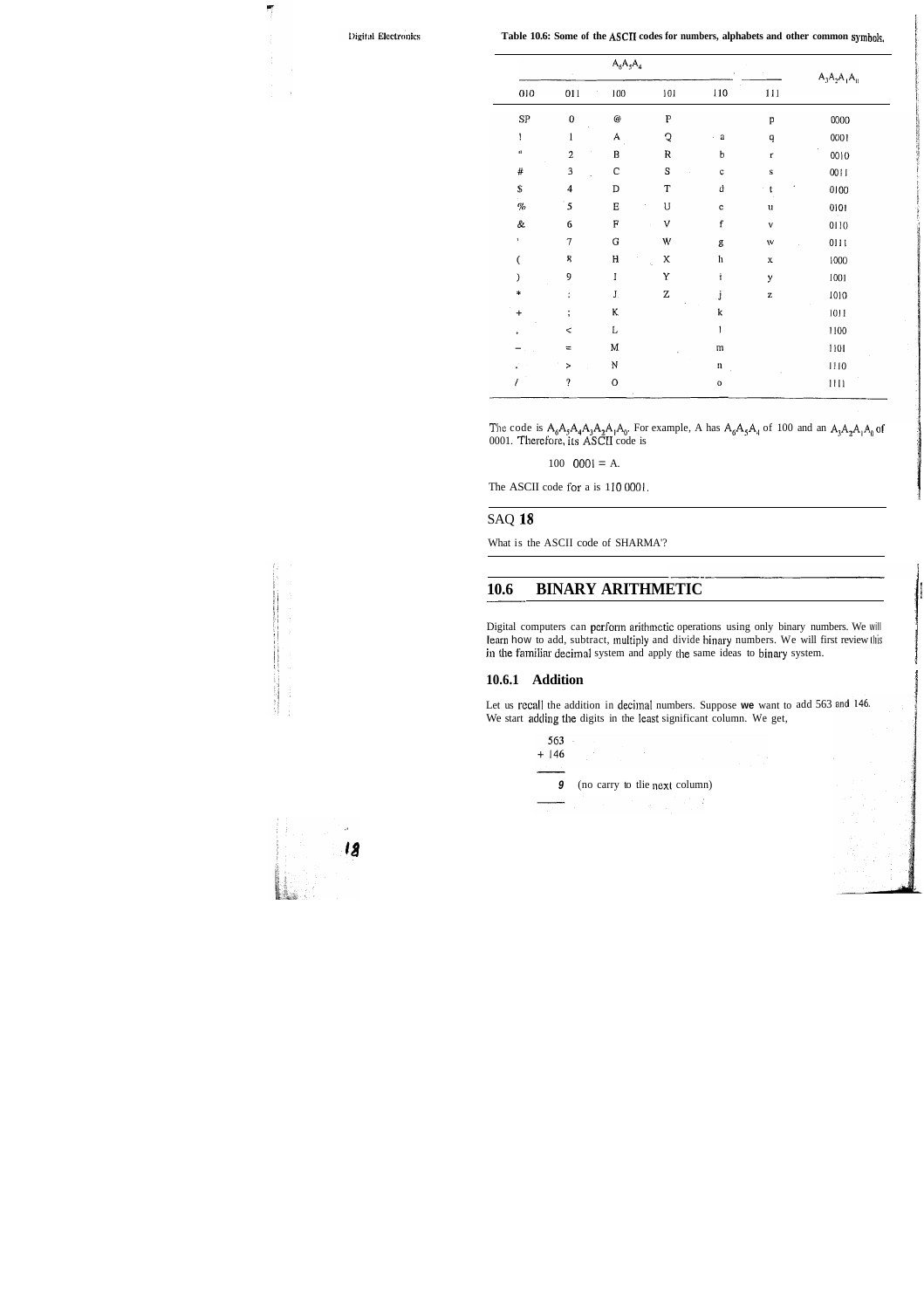Next, the digits of the second column are added and we get,

563  $+146$ 09 (carry 1 to the next column)

In this case  $6 + 4$  gives 0, with a carry 1 to the next column. Then the digits of the last column and the 'carry' from the previous column are added. We get,

563 146 1 ............ carry from previous column - 709 (no carry)  $\frac{146}{1}$  .....<br>  $\frac{709}{1}$  (no

Addition of binary numbers can be carried out in a similar way by the column method. But before we do this, we need to discuss four simple cases. We known in the decimal number system,  $3 + 6 = 9$  symbolizes the combining of ... with ...... to get a total of ............... Let us now discuss the four simple cases.

- Case 1: When nothing is combined with nothing, we get nothing. The binary representation of this is  $0 + 0 = 0$ .
- Case 2: When nothing is combined with ., we get. Using binary numbers to denote this gives  $0 + 1 = 1$ .
- Case 3: Combining. with nothing gives. The binary equivalent of this is  $1 + 0 = 1$ .
- Case 4: When we combine. with ., the result is .. Using binary numbers, we symbolize  $1 + 1 = 10$ .

The last result is sometimes confusing because of our long time association with decimal numbers. But it is correct qnd makes sense because we are using binary numbers. Binary number 10 stands for.. and not for .......... (ten).

To summarize our results for binary addition,

 $0 + 0 = 0$  $0 + 1 = 1$  $1 + 0 = 1$  $1 + 1 = 10$ 

To add large binary numbers, carry into higher-order columns as is done with decimal numbers. As an example, add 10 to 10 as follows

| 10<br>+ 10 , |  |
|--------------|--|
| 100          |  |

 $\overline{\phantom{0}}$ 

In the first column, 0 plus 0 is 0. In the second column, 1 plus 1 is 0, carry a 1. As another example, take  $1 + 1 + 1$ , Add two of the 1's to get  $10 + 1$ .

Adding again gives 11 as follows:

 $1 + 1 + 1 = 10 + 1 = 11$ 

See another example

101 first column:  $1 + 0 = 1$  $+ 110$  secondcolumn:  $0 + 1 = 1$ 

1011 third column:  $1 + 1 = 10$  (zero, carry one)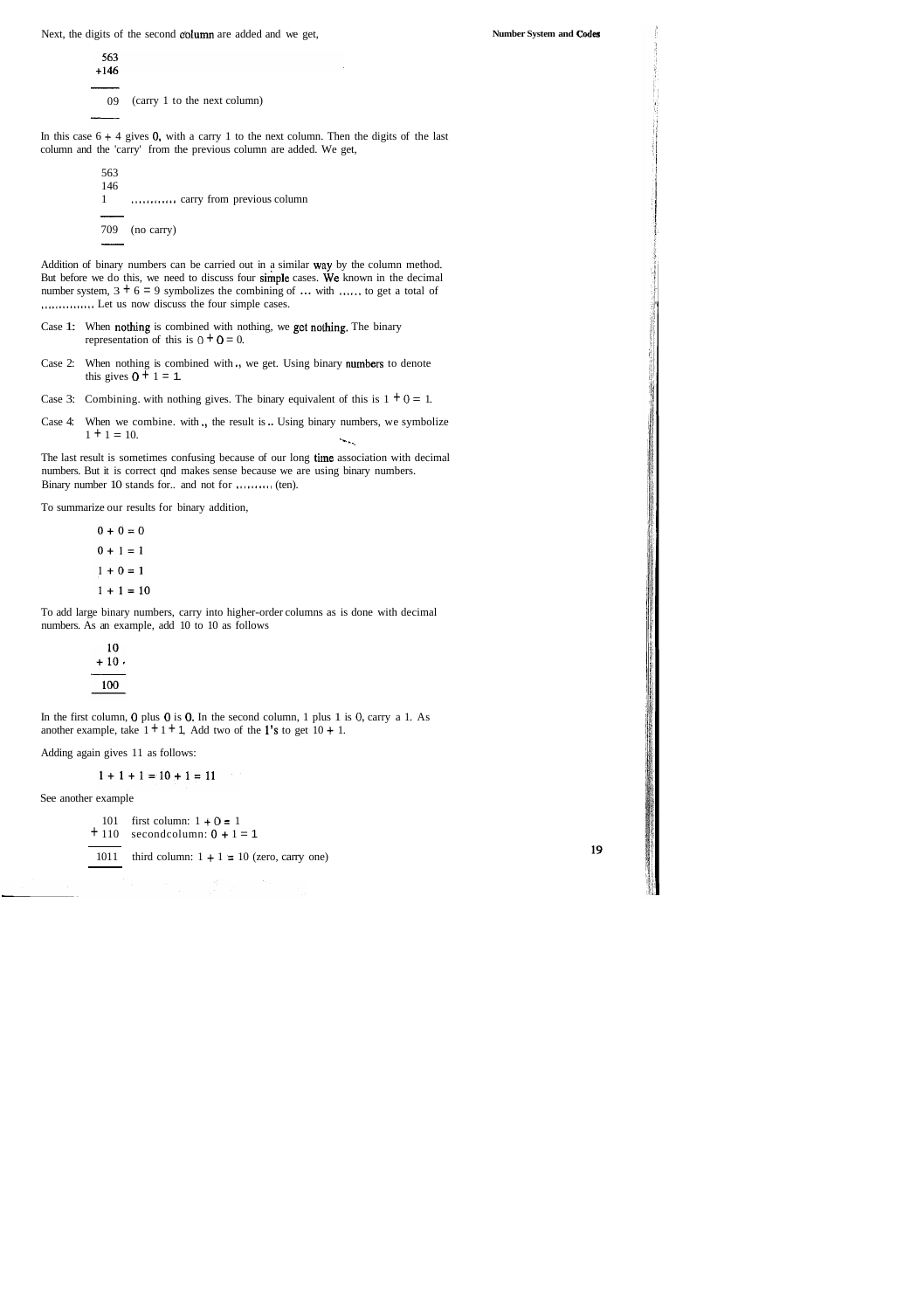Further examples are

| 110   | 101.011    |
|-------|------------|
| + 111 | $+111.110$ |
| -1101 | 1101.001   |

In all digital networks or computers only two binary numbcrs arc added at a time. To add more than two numbers, first two numbers are added, then to their sum the third number is added, and so on. Therefore, we should not worry about the addition of more than two numbcrs. The computer can add numhcrs in a few microseconds or even less, You will see that the multiplication, division and subtractions arc actually done by the computers by way of addition. -

In this example, a 1 is borrowed from the ten's position giving 16 in thc LSD. Then  $16 - 9 = 7$ . Borrowing a I from the ten's position lerves 4 in place of 5. Then  $4 - 4 = 0$ . In the same way the binary subtraction can be done.

To subtract binary numbers, we first need to discuss four simple cases.

#### **SAQ 19**

| Add the following: | (a) $1010$ and $1101$ |  |
|--------------------|-----------------------|--|
|                    | $(b)$ 1011 and 1010   |  |
|                    |                       |  |

#### **10.6.2 Subtraction**

Binary subtraction is done in the same way as in decimal system. Let us recall the decimal subtraction, for example.

| 56<br>- 49 |  |
|------------|--|
| 7          |  |

| Cise 1 | $0 - 0 = 0$  |
|--------|--------------|
| Case 2 | $1 - 0 = 1$  |
| Case 3 | $1 - 1 = 0$  |
| Case 4 | $10 - 1 = 1$ |

The last result represents  $\ldots - \ldots = \ldots$  which makes sense. To subtract large binary numbcrs, subtract column by column, borrowing from the adjacent column when necessary. For example, in subtracting 101 from 111, we proceed as follows:

| 111    | first column:  | $1 - 1 = 0$ |
|--------|----------------|-------------|
| $-101$ | second column: | $1 - 0 = 1$ |
| 010    | third column:  | $1 - 1 = 0$ |

Here is another example: subtract 1010 from 1101

| -1101   | first column:                   | $1 - 0 = 1$                                |
|---------|---------------------------------|--------------------------------------------|
| $-1010$ | second column:                  | 10 (after borrow) $-1 = 1$                 |
|         | third column:<br>fourth column: | 0 (after borrow) $-1 = 0$<br>$1 - 1 = 0$ . |

#### **SAQ 20**

*h* 

Subtract binary 100011 from 110011.

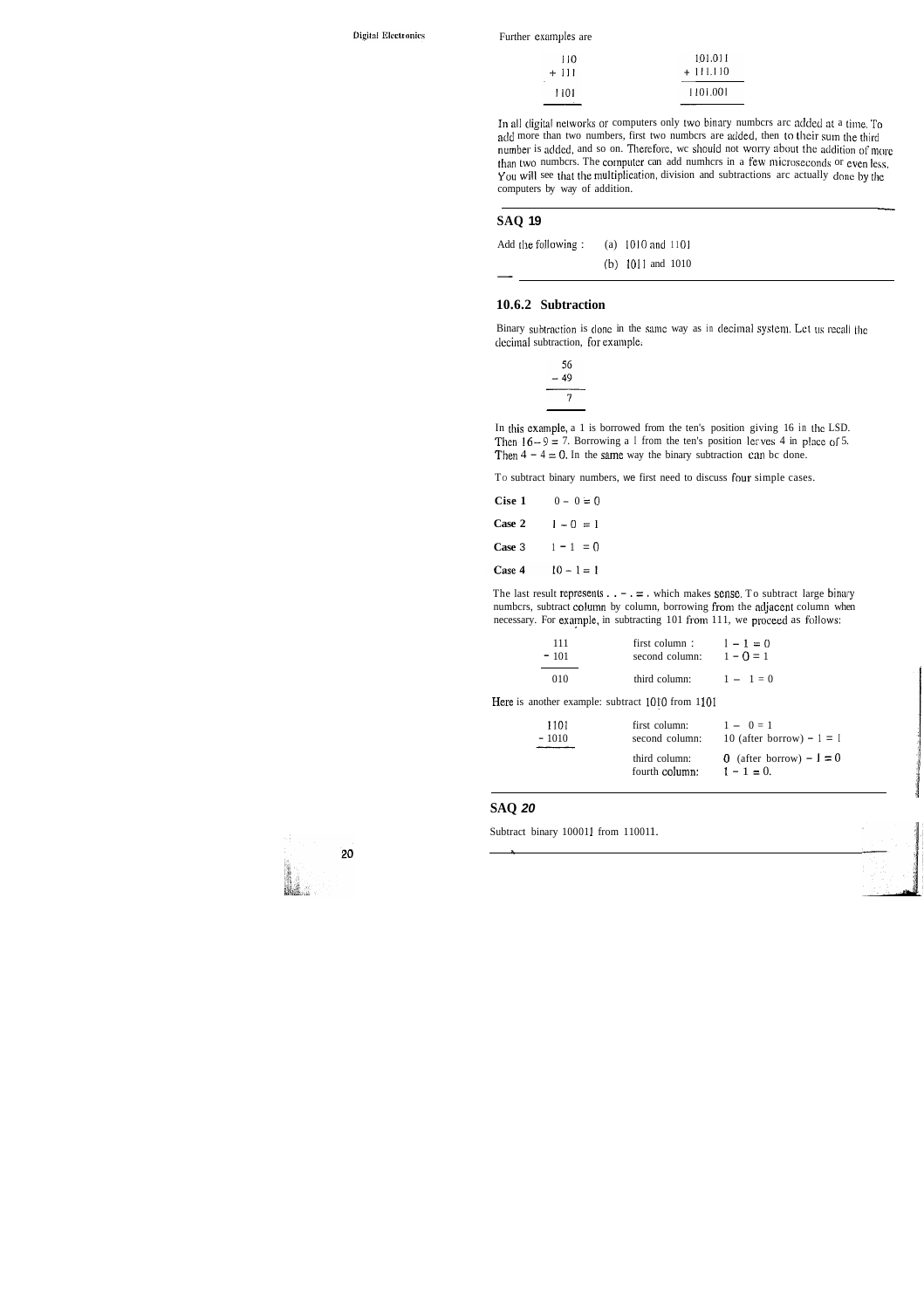#### **10.6.3 Multiplication and Division**

Number System and Codes

The multiplication of binary numbers is also done in the same manner as in decimal system. It is rather easier, because the multiplication table for binary has only four cases.

| Case 1 | $0 \times 0 = 0$ |
|--------|------------------|
| Case 2 | $0 \times 1 = 0$ |
| Case 3 | $1 \times 0 = 0$ |
| Case 4 | $1 \times 1 = 1$ |
|        |                  |

For example, in multiplying 1101 by 1001, we proceed as follows:

In the beginning the first partial product is written. Subsequently each partial product is written below the previous one by shifting one place towards left relative to the previous place. However, the digital circuits or computers add only two binary numbers at a time. Therefore, to the suin of first two partial products is added the third partial product. To this sum is added the third partial product to give the final suin.

 $\sim 0.1$ 

The process of dividing a binary number is once again the same as followed in the decimal system. To divide 1100 by 10, we proceed as follows.

| 110 |         |
|-----|---------|
|     |         |
| 10  |         |
| 10  |         |
| 10  |         |
| ሰበ  |         |
|     | 10 1100 |

- *8* The binary number system has only two digits: 0 and 1. A binary digit is called bit, A binary number can be converted into its equivalent octal, decimal and hex numbers as described in the text. And also octal, decimal and hex numbers can be converted into equivalent **binary** numbers.
- *8* The octal number system has 8 digits: 0 through **7.** An octal number can be converted into its equivalent binary, decimal and hex numbers and vice versa as described in the text.<br> **described** in the text.

 $\begin{split} \frac{\partial \mathbf{u}}{\partial t} & = \frac{1}{2} \left[ \begin{array}{cc} \mathbf{u} & \mathbf{u} \\ \mathbf{u} & \mathbf{u} \end{array} \right] \left[ \begin{array}{c} \mathbf{u} \\ \mathbf{u} \end{array} \right] \end{split}$ 

 $-21$ 

#### SAQ **21**

Multiply 10110 by 110.

# 10.7 SUMMARY **72.12 - 2006**

-.

*8* There are mainly four nuniber systems naincly binary, octal, decimal and hexadecimal which have 2, 8, 10 and 16 digits respectively. But it is the ease in applications that decides vvhich kind of number system should tie defined and used. Every computer uses: two or more of the above mentioned number systems simultaneously.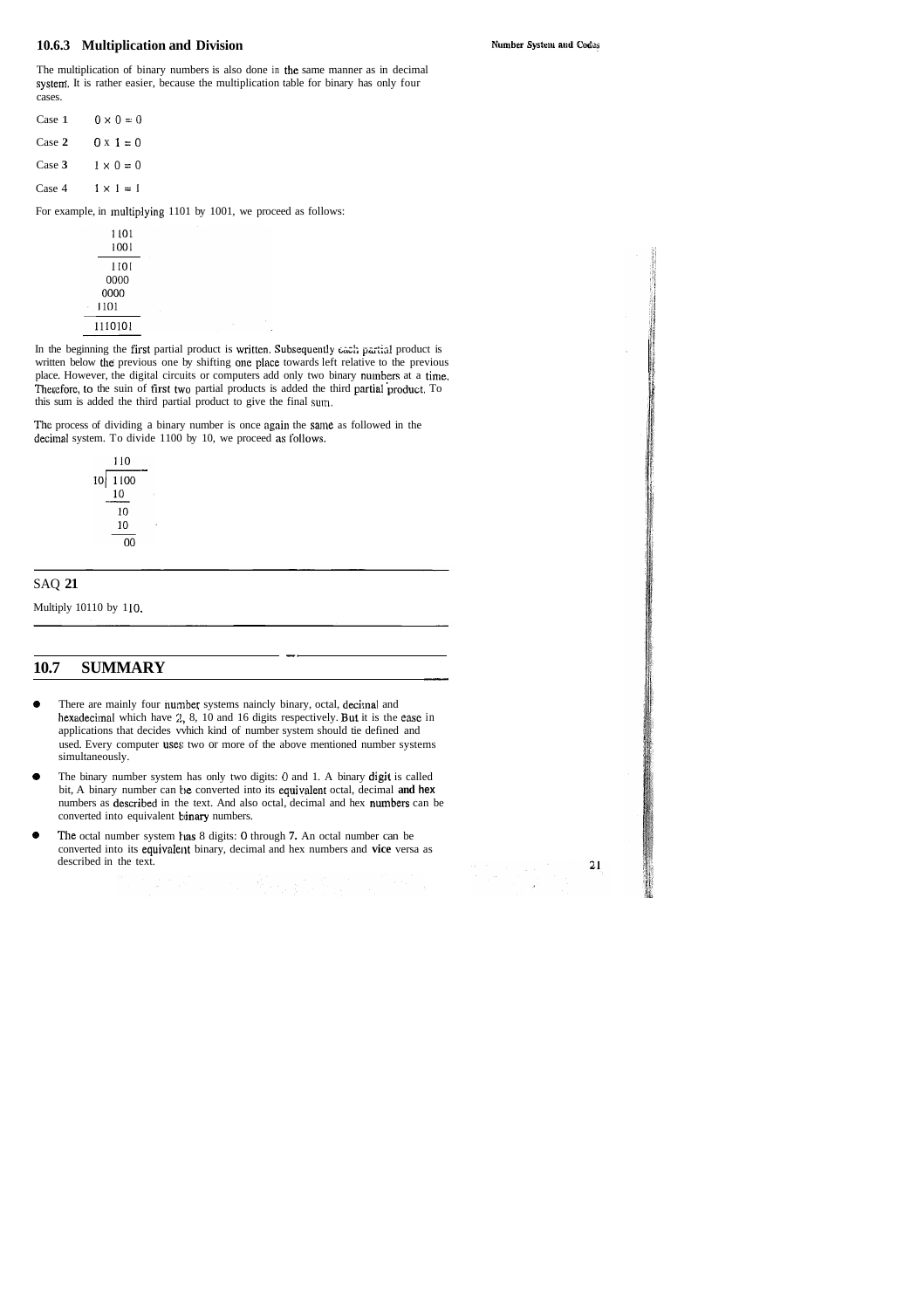. ..

**Digital Electronics e The hex number system has 16 digits: 0 through <b>9, A** (10) through F (15). As in the other systems, the hex numbers can be converted as described in the text inlo their binary, octal and decimal equivalents and vice versa.

> It is possible to arrange sets of binary digits to represent numbers, letters of the alphabet or other information by using a given code. Some of the important codes are BCD and ASCII codes.

- **o** In the BCD code, each decimal digit is replaced by its 4-bit binary equivalent. The conversion of BCD code into its decimal equivalent and vice versa is quite easy. Therefore, it is quite often used in computers.
- **o** The ASCII code is the most widely used alphanumeric code. It is a 7-bit binary number-and has  $2^7 = 128$  possible 7-bit binary numbers which are quite sufficient to describe the capital and small letters of the alphabet, digits, punctuation **mgks,**  and other symbols.

The fundamental arithmetic of binary addition is contained in four rules:

- $\mathbf{1}$ .  $0 + 0 = 0$
- $0 + 1 = 1$  $2.$
- $1 + 0 = 1$  $3.$
- 4.  $1 + 1 = 0$  but 1 must be carried over to next higher (more significant) bit.
- **e** The fundamental arithmetic of, binary subtraction is contained in four rules:
	- 1.  $0 0 = 0$
	- 2.  $0 1 = 1$  and borrow 1 from the next more significant bit
	- $3. 1 0 = 1$
	- 4.  $1 - 1 = 0$
- The four rules for binary multiplication are:  $\bullet$ 
	- 1.  $0 \times 0 = 0$
	- 2.  $0 \times 1 = 1$
	- 3.  $1 \times 0 = 1$
	- 4.  $1 \times 1 = 0$

#### **10.8 TERMINAL QUESTIONS**

- In the binary sequence, what is number that followp 10111?  $1)$
- $2)$ What is the largest decimal number that can be expressed by 6 bits'?
- Convert 11011011010.1101, into its decimal equivalent.  $3)$
- 4) Convert  $372.125_{10}$  into its binary equivalent.
- Convert 89.875<sub>10</sub> into its binary equivalent.  $5)$
- $6)$ What is the largest decimal number represented by a five digit octal number?
- 7) Convert  $7777<sub>8</sub>$  into its decimal equivalent.
- Convert 6789<sub>10</sub> into its octal equivalent, 8)
- 9) Convert **23401,** into its binary equivalent.
- Convert  $1100110111001010_2$  into its octal equivalent.  $10)$
- Add the following binary numbers 1110001 and 1C10101 11)
- $12)$ Multiply 101.1 by 11.01
- 13) Divide 11011 by 100

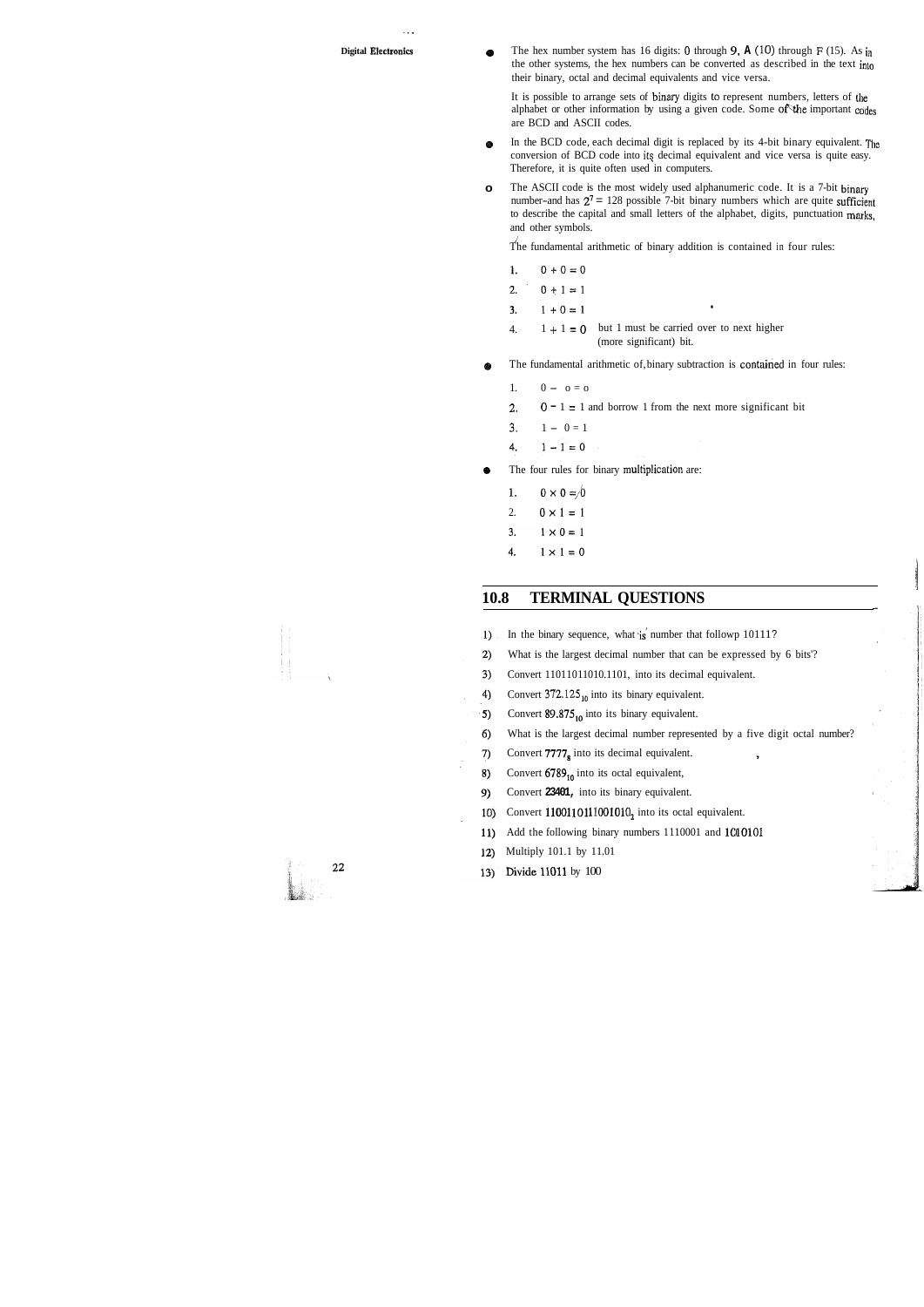#### SOLUTIONS AND ANSWERS 10.9

Number System and Codes

#### **SAQs**

Largest decimal number =  $2^n - 1$ . With  $n = 10$ ,  $2^{10} - 1 = 1024 - 1 = 1023_{10}$ .

- $11.625_{10}$  $\therefore$  2.
- $100101.11.$  $3.$
- No. Octal numbers do not have digits 8 and 9. 4.
- The largest decimal number is  $8^3 1 = 512 1 = 511_{10}$ . 5.
- $31.250_{10}$ 6,
- $7.$  $17.2<sub>8</sub>$
- 00100000001011,1.001010<sub>2</sub>. 8.
- 9.  $22_{8}$
- 10.  $8360_{16}$
- 11. Largest decimal number =  $16^3 1 = 4096 1 = 4095_{10}$ .

 $\sim$ 

12.  $1\text{BE2}_{16} = 1 \times 16^3 + 11 \times 16^2 + 14 \times 16^1 + 2 \times 16^0$ 

 $= 4096 + 2816 + 224 + 2$ 

$$
= 7138_{10}
$$

- 13.  $25_{16}$
- 14.  $6F10_{16} = 0110$  1111 0001 0000 = 110111100010000<sub>2</sub>.
- 15. 11001010101111, = 0110 0101 0100 1111 =  $654F_{16}$ .
- 16.  $5A9_{16}$  = 0101 1010 1001
	- $= 010 110 101 001$
	- $= 2651,$
- 17.  $3278 = 011 010 111$ 
	- $= 0$  1101 0111
	- $=$  D7<sub>16</sub>
- 18. SHARMA = 1010011 1001000 1000001 1010010 1001101 1000001

 $\label{eq:2} \frac{1}{2}\sum_{i=1}^{N} \frac{1}{2} \sum_{j=1}^{N} \frac{1}{2} \sum_{j=1}^{N} \frac{1}{2} \sum_{j=1}^{N} \frac{1}{2} \sum_{j=1}^{N} \frac{1}{2} \sum_{j=1}^{N} \frac{1}{2} \sum_{j=1}^{N} \frac{1}{2} \sum_{j=1}^{N} \frac{1}{2} \sum_{j=1}^{N} \frac{1}{2} \sum_{j=1}^{N} \frac{1}{2} \sum_{j=1}^{N} \frac{1}{2} \sum_{j=1}^{N} \frac{1}{2} \sum_{$ 

- $(h)$  10101 19. (a) 10111
- 20. 10000.
- 21. 10000100.
- TQs
- $(1)$  11000<sub>2</sub>.
- 2)  $63_{10}$
- 3)  $1754.8125_{10}$
- $101110100.001_2$  $\left( 4 \right)$
- $(5)$  1011001.111<sub>2</sub>.
- $\mathcal{L} = \mathcal{L}^{(1)} \cup \mathcal{L}^{(2)}$